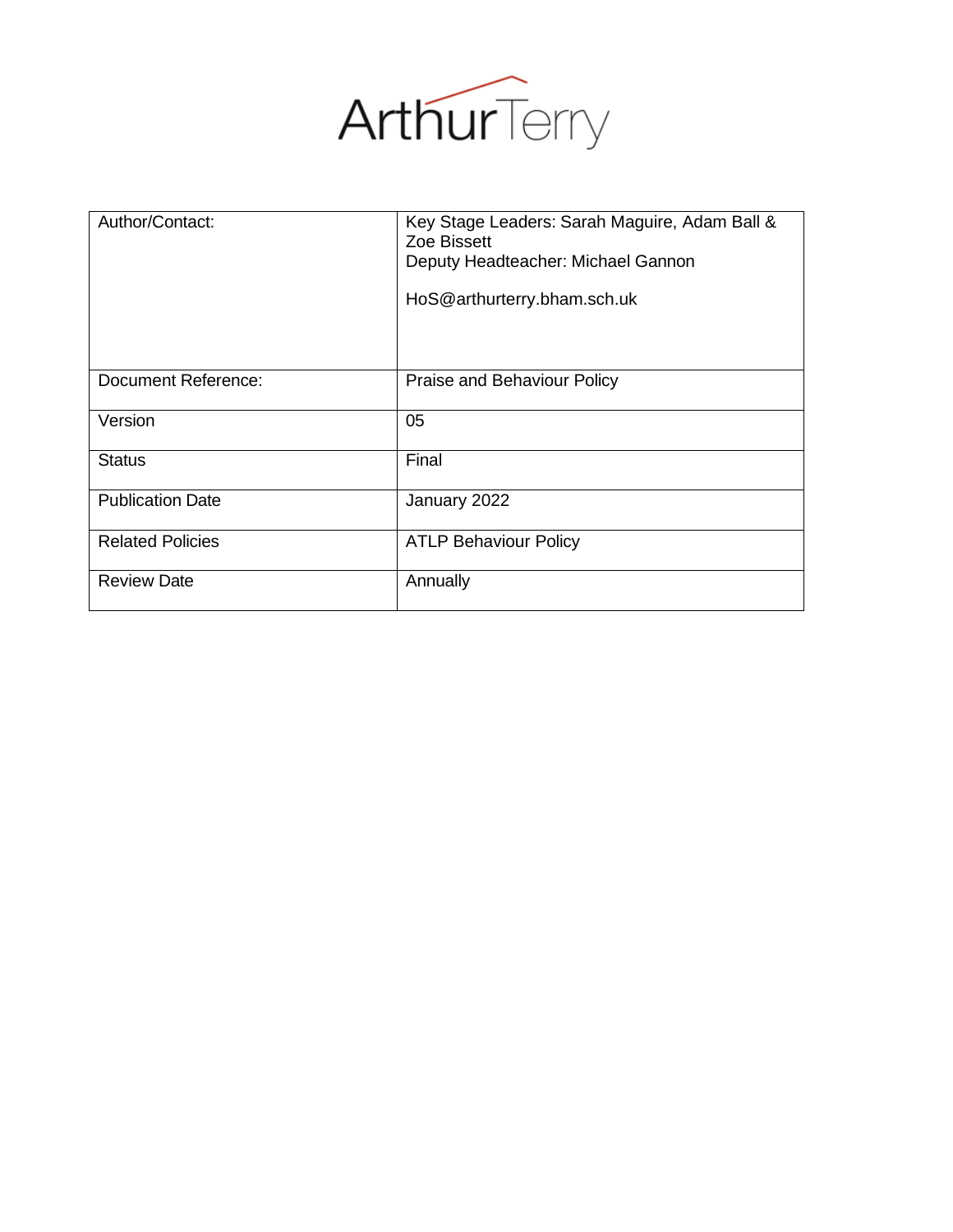

# **Praise and Behaviour Policy**

#### **Reference Documents**

- 1. Behaviour and Discipline In Schools DfE 2016 relating to Education and Inspections Act 2006, School Standards and Framework Act 1998, Education Act 2011.
- 2. Exclusion from Maintained Schools, Academies and Pupil Referral Units in England DfE 2017
- 3. Use of Reasonable Force, DfE 2013.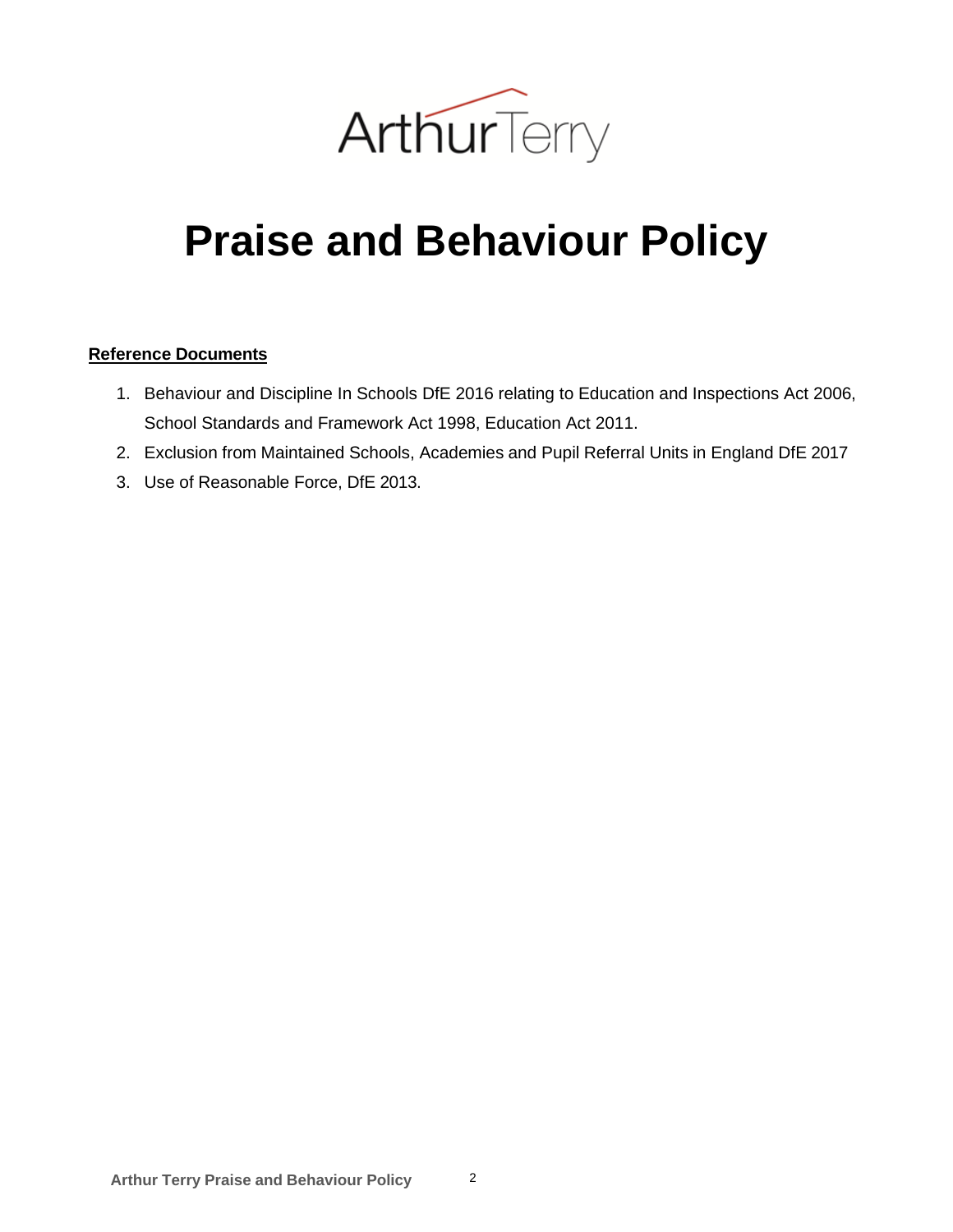# **Contents**

|                                         | <b>From the Governors</b>                       | Page 4  |
|-----------------------------------------|-------------------------------------------------|---------|
|                                         | Roles and Responsibilities                      | Page 5  |
| <b>Effective Behaviour for Learning</b> |                                                 |         |
| $\circ$                                 | In lessons                                      | Page 6  |
| $\circ$                                 | Inside school                                   | Page 7  |
| $\circ$                                 | Outside school                                  | Page 10 |
|                                         | Praise and rewards                              | Page 11 |
| <b>Sanctions</b>                        |                                                 | Page 13 |
| $\circ$                                 | Exclusions                                      | Page 14 |
| $\circ$                                 | Prevention of bullying                          | Page 16 |
| $\circ$                                 | <b>Student Restraint</b>                        | Page 17 |
| $\circ$                                 | Screening and Confiscation                      | Page 18 |
|                                         | Appendix 1 - Standard Operating Procedure       | Page 20 |
|                                         | Appendix 2 - Praise and Behaviour Policy        | Page 22 |
|                                         | Appendix 3 - Governors' Statement of Principles | Page 23 |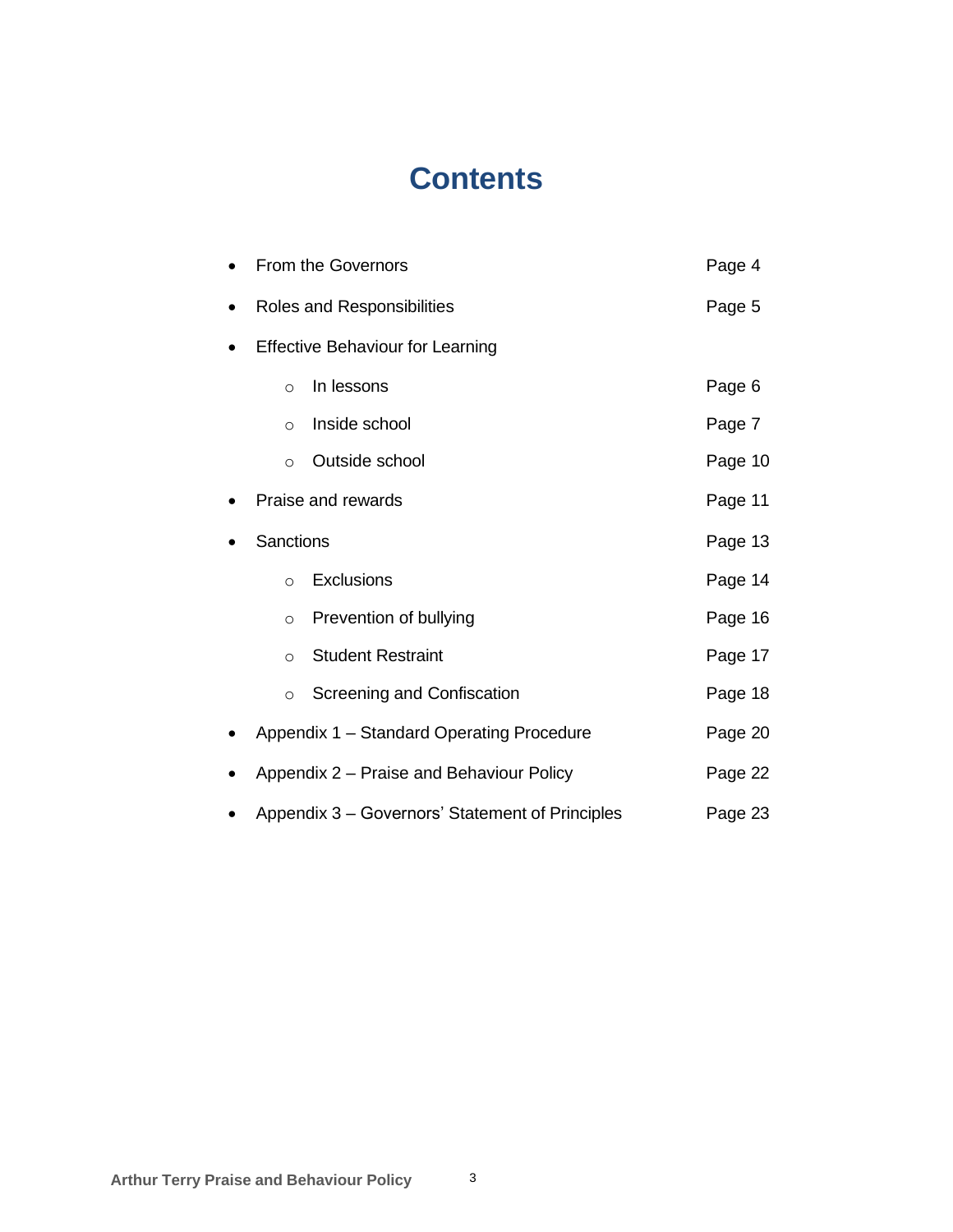# **FROM THE GOVERNORS**

#### **We are committed to:**

- Having a caring, secure and orderly community in which the boundaries of acceptable behavior are clear, shared and consistent, and reflect Government legislation.
- Consistently applying the guidance set out in the Governors' Statement of Principles (See Appendix 3).

#### **We aim to:**

- Ensure that all staff are aware of the powers available to them, both to discipline and praise students.
- Ensure that students and parents are introduced on entry to the school's expectations via the Home/School agreement and associated documents.
- Ensure that all students are clear about the school's expectations regarding behaviour.
- Ensure that students review these expectations regularly.
- Ensure that students are familiar with the 'Behaviour' and 'Praise' systems for managing student behaviour and issuing praises; and that staff apply these consistently; and that these are regularly monitored.
- Ensure Equality of Opportunity for all students, embracing the legal responsibilities for students with SEND.
- Maintain a non-discriminatory culture reinforced by the behaviour policy.
- Ensure the safety of our students whilst in school and while travelling to and from school.
- Consider the impact of each individual's behaviour on the school community as a whole.
- Work as part of a multi-agency network to ensure that all students are supported.
- Promote clear values and a clear moral code.
- Deal consistently and effectively with all cases of reported bullying.
- Enforce fair, consistent and appropriate sanctions when necessary.
- Involve parents and governors wherever it is appropriate or required.
- Ensure that processes are in place to deal with complaints.
- Utilise parental support and involvement.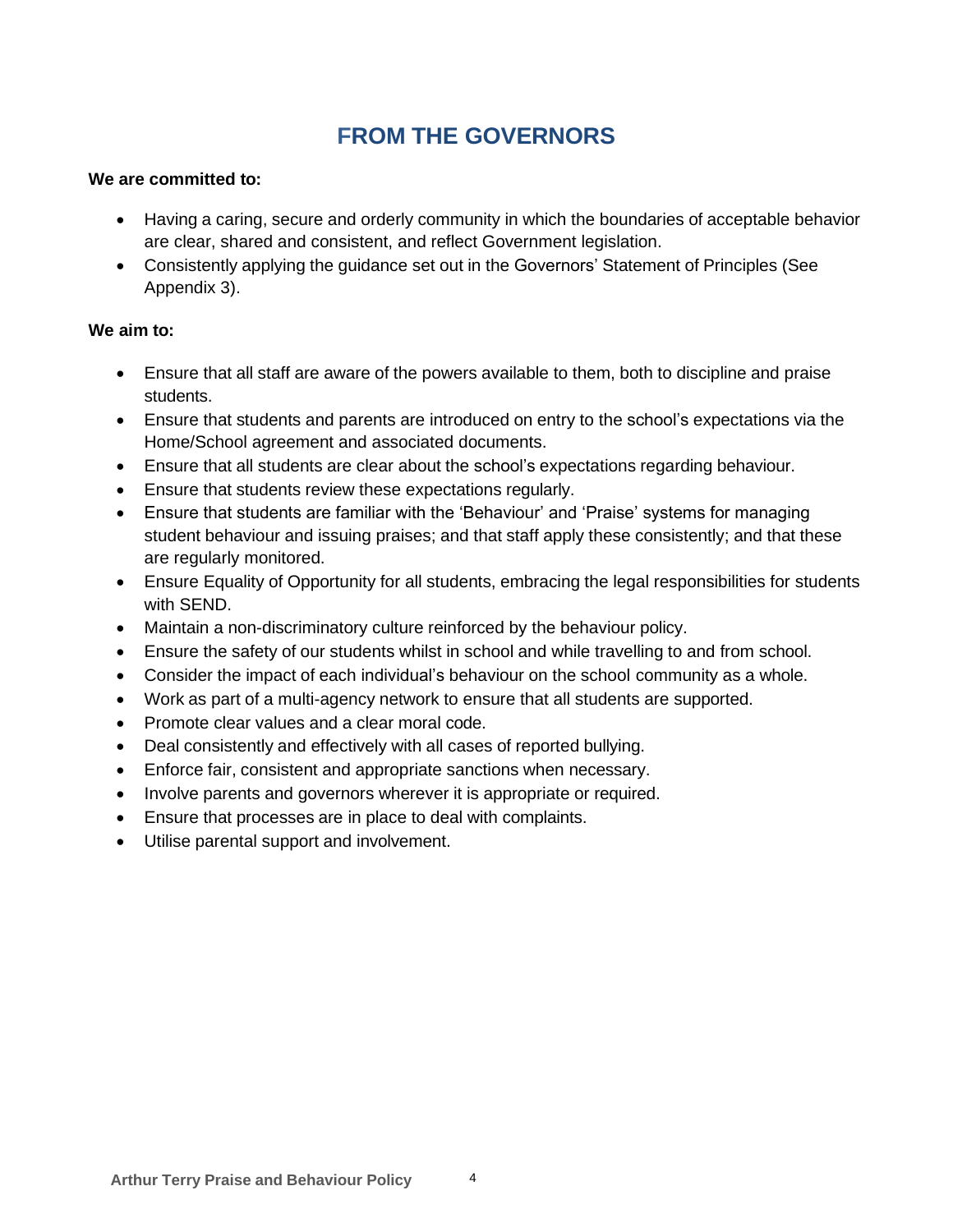# **ROLES AND RESPONSIBILITIES**

- **The Trust** has established, in consultation with the Governing Body, Headteacher, staff, students, and parents/carers the policy and will keep it under review ensuring that it is communicated to students and parents/carers. The Trust, Headteacher and staff will ensure that the concerns and particular needs and views of students are listened to and appropriately addressed.
- **The Headteacher, Leadership Group, pastoral staff and teaching staff** will lead the school and be responsible for the implementation and day-to-day management of the policy and procedures. It is the aim of the Leadership Group and school staff to promote, recognise and encourage positive behaviour and regular attendance. The positive ethos of the school will promote equality and diversity for all groups and communities. Bullying, aggression or prejudice will be actively discouraged at all levels. (see Anti Bullying Policy).
- **All school staff including teachers, support staff and volunteers** will be responsible for ensuring that the policy and procedures are followed and consistently and fairly applied. Students should be taught how to behave well and encouraged to attend punctually and regularly. All staff share responsibility, with the support of the Headteacher and the Leadership Group, for creating a high-quality learning environment promoting good behaviour and implementing the agreed policy and procedures.
- **Students** are expected to take responsibility for their own actions and develop effective behaviour for learning, thereby enabling themselves and others to achieve the highest possible levels of learning for all. They will be made fully aware of the school policy, standard operating procedures and expectations.
- **Students** should be actively encouraged and supported in feeling able to report any incidents of misbehaviour including bullying, aggression or any form of harassment.
- **Parents/carers** will be encouraged to take responsibility for supporting and reinforcing the positive behaviour and attendance of their child both inside and outside the school. They will be encouraged to work in partnership with the school to promote and contribute to the further development of the Behaviour Policy through consultation when appropriate. Parents will sign a Home School Agreement at the commencement of their child's placement to show their commitment to this.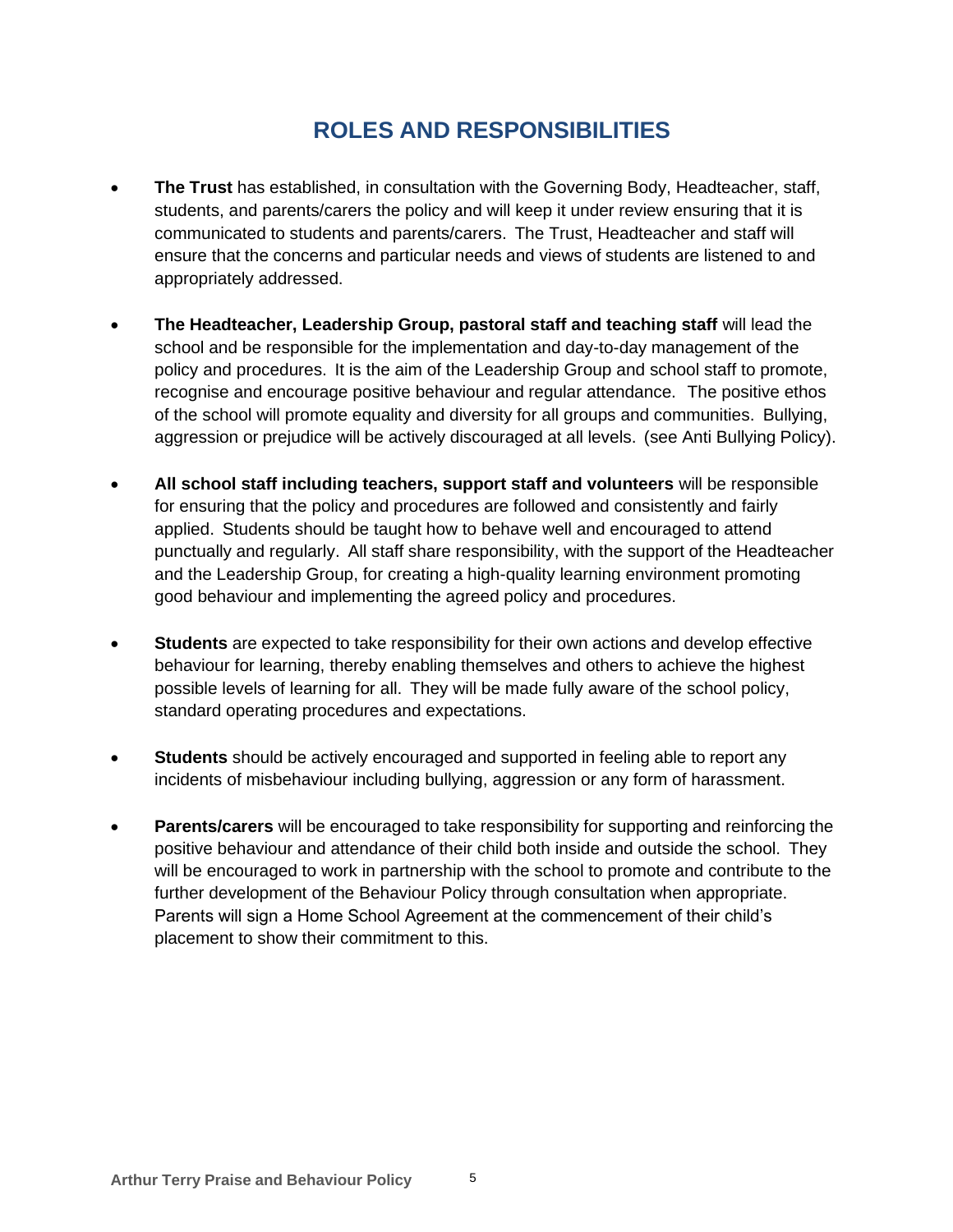# **EFFECTIVE BEHAVIOUR FOR LEARNING**

## **Vision, Values & Ethos**

At the Arthur Terry School we expect students to demonstrate our school ethos at all times. This means we expect our students to 'Be Proud, Be Kind, Be Ready' both inside and outside of lessons when on the school site, and also in our local community.

#### **In lessons:**

#### **Role of Students in lessons; 'Ready to Learn'**

The School Community insists on the highest standards of behaviour in class. To this end, we expect all students to maximise learning by aiming to be an Arthur Terry Learner through:

- Resilience
- An Active Approach
- Meta-cognition
- Preparation

We expect students to:

- arrive to lessons promptly.
- enter the classroom and sitting in their chair according to the seating plan.
- remove any outdoor clothing and getting equipment (minimum requirement of a black pen, a red pen, pencil, ruler etc.) on the desk.
- there are no drinks allowed to be placed on classroom work surfaces only water is permitted
- students begin the "Do it Now" task promptly
- once the teacher has instructed them, they are to write the date and title of the lesson in their exercise books.

#### **Role of the Teacher in lessons: Behaviour for Learning**

The School community insists on the highest standards of teaching in classrooms to maximize learning. To this end, we expect all teachers to:-

- be at the classroom before their students to greet them at the door.
- take control of the area immediately outside and inside their classroom.
- have a seating plan using class data and most effective positioning for progress.
- ensure equipment is on the desk and checked for the lesson (minimum requirement of a black pen, a red pen, pencil, ruler and planner).
- take a register promptly using Bromcom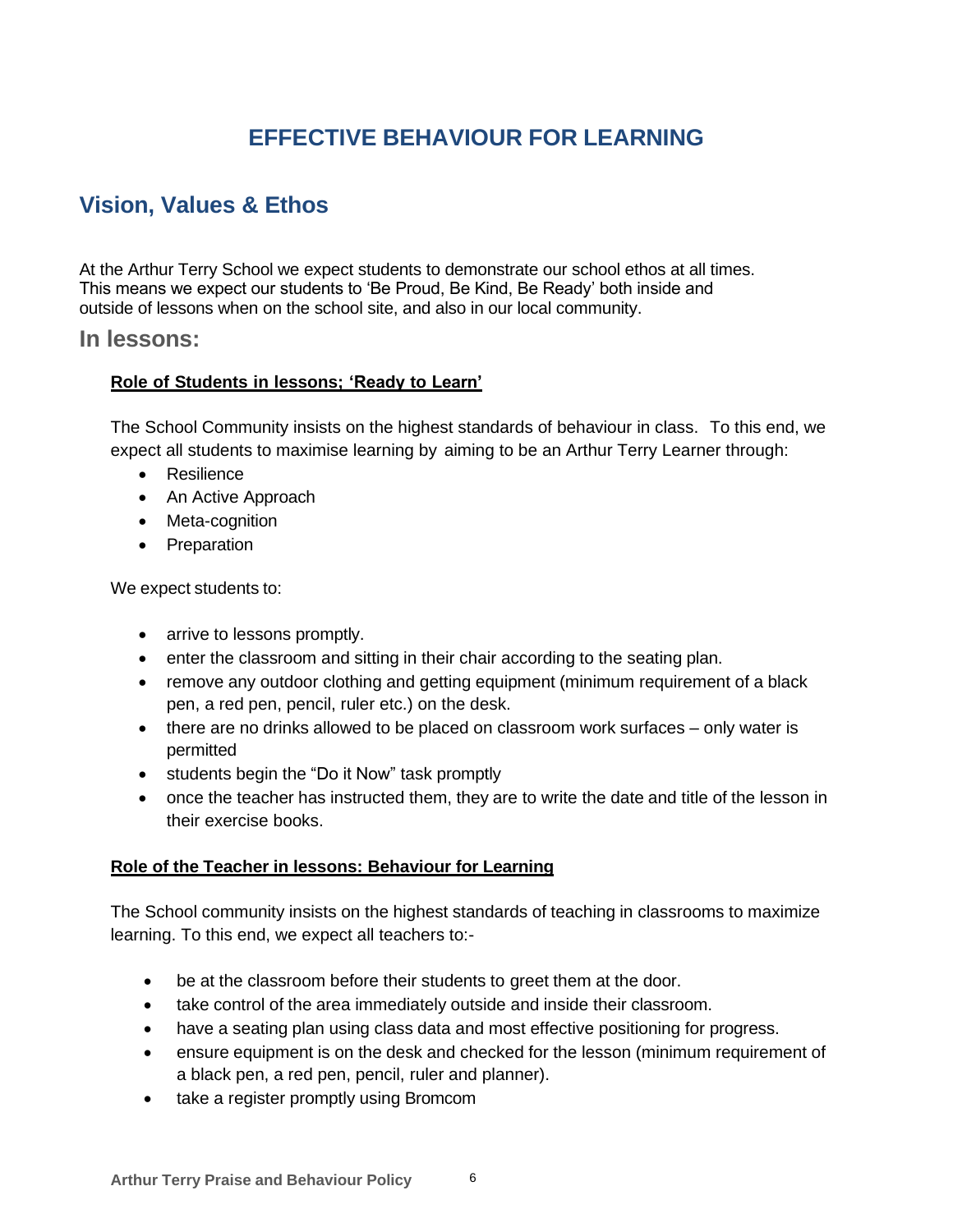- challenge lateness, inappropriate interpretations of the school uniform and slowness in settling down to engage in the lesson.
- start each lesson with a "Do it Now" task.
- use tiered learning intentions to communicate the learning journey of the lesson.
- plan differentiated activities to ensure students can make progress towards achieving excellence.
- plan an activity that students can complete independently and in silence for a section of the lesson.

### **Inside school:**

Whilst the large part of the school day will require students to be in their lessons, there are other times when they are on school site where there are further school rules. These include arriving on site and leaving at the end of the day, walking around the buildings and behaviour during social times.

#### **Uniform/Dress Code, valuables and mobile devices**

- Students should be tidy in appearance and always wear clothes appropriately that meet the agreed school dress code (details for uniform are available on the school website).
- Outdoor clothing such as coats, scarves and gloves should not be worn in lessons and all hats therefore should be removed before entering the classroom. The wearing of coats will be permitted as students move between buildings.
- Hooded tops must not be worn underneath the blazer
- Students are not permitted to smoke, or have smoking materials including electronic vaporising cigarettes, with them anywhere on the school site. Students will be made aware, as staff are, that the Arthur Terry School is a non-smoking site. Students as members of the Arthur Terry School, travelling to and from the site or on trips/visits are not permitted to smoke.
- Mobile devices are not permitted to be in view or switched on in lessons, unless the teacher has given explicit instructions. Any device viewed or used during lessons will be confiscated. A central log of incidents is kept in the student office so that persistent problems can be communicated to parents or carers. This is in accordance with DfE Guidance 2011 on the confiscation of student property. Further actions may include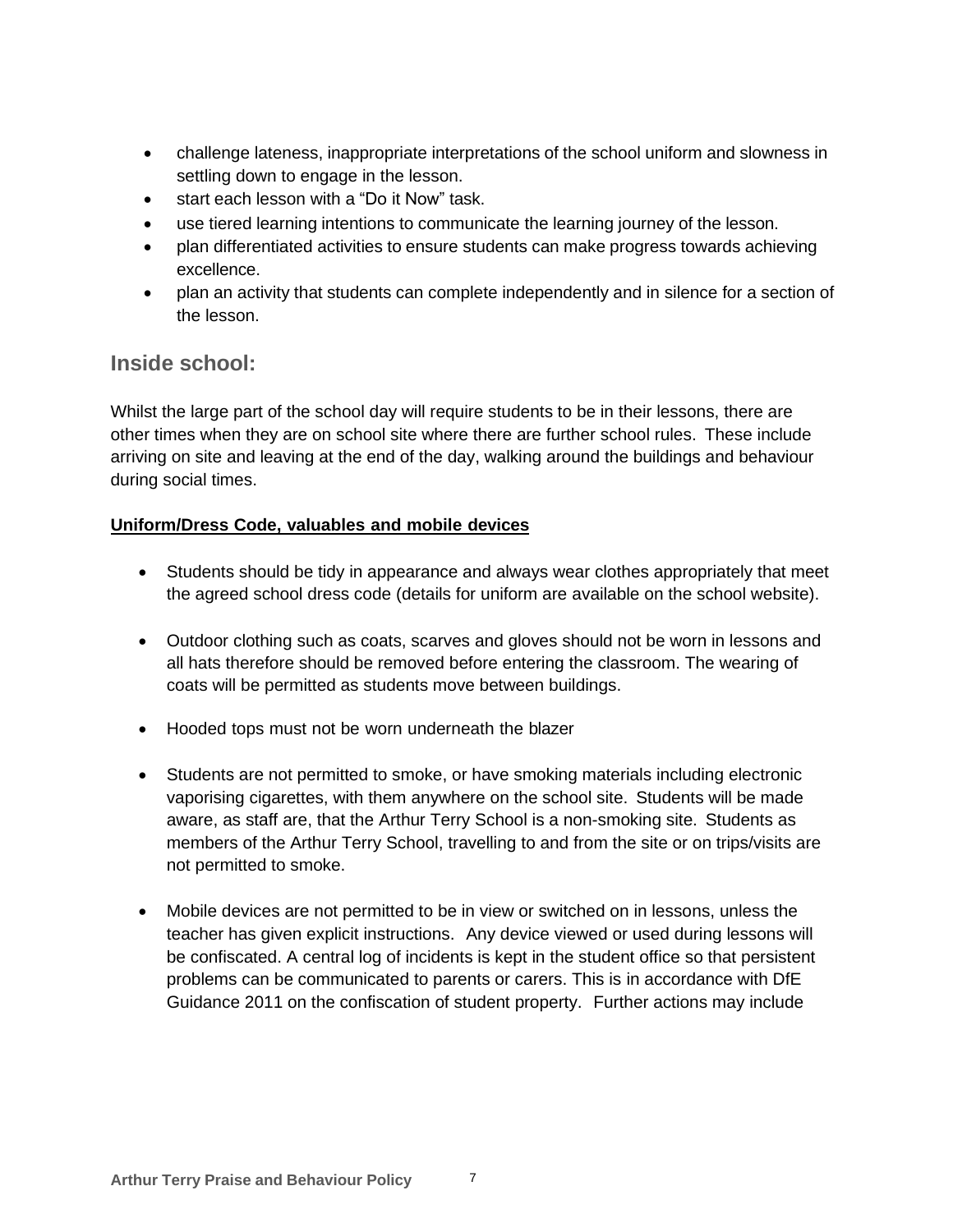asking the parents/carers to restrict the mobile device being brought to school. For further information please read the school Mobile devices Policy.

- Excessive amounts of money and items of considerable personal value should not be brought into school except in exceptional circumstances. All payments for trips, music lessons and school diners must be made on line using *Parent Pay.*
- During PE lessons the changing rooms are locked and valuables should be left here during the lessons. The school takes no responsibility for the damages or loss of valuables whilst on school site.
- Personal possessions that cause a distraction in class may be confiscated for safe keeping until collection by a student or their parent or carer.

#### **Out of Class Behaviour**

- Students should always walk sensibly in corridors and stairwells and keep to paths when moving between buildings or around the school site.
- During break times and lunch times, students are expected to be either outside or in the Dining Room. However, students visiting the Library, ICT rooms or members of staff by prior arrangement may be inside the building during these times. Students will be asked to leave the building if these exceptions do not apply.
- Mobile phones cannot be used by students and if they are seen or heard, they will be confiscated and a Phase 3 will be issued in line with this Praise and Behaviour Policy.
- There should be no need to visit the toilets during lesson times except for occasional emergencies. Any students outside of lessons must have an out of lesson card/valid note from their class teacher. For medical conditions, students can be issued with an out of lesson card, which they keep and use when needed. These are issued by the Year Leaders in consultation with parents or carers.
- All forms of bullying, discrimination and intimidation will not be tolerated. Any incidents will be dealt with according to the schools Anti-Bullying Policy, including support for the victim and the perpetrator. (For full details of Anti Bullying strategy please refer to the Anti Bullying Policy).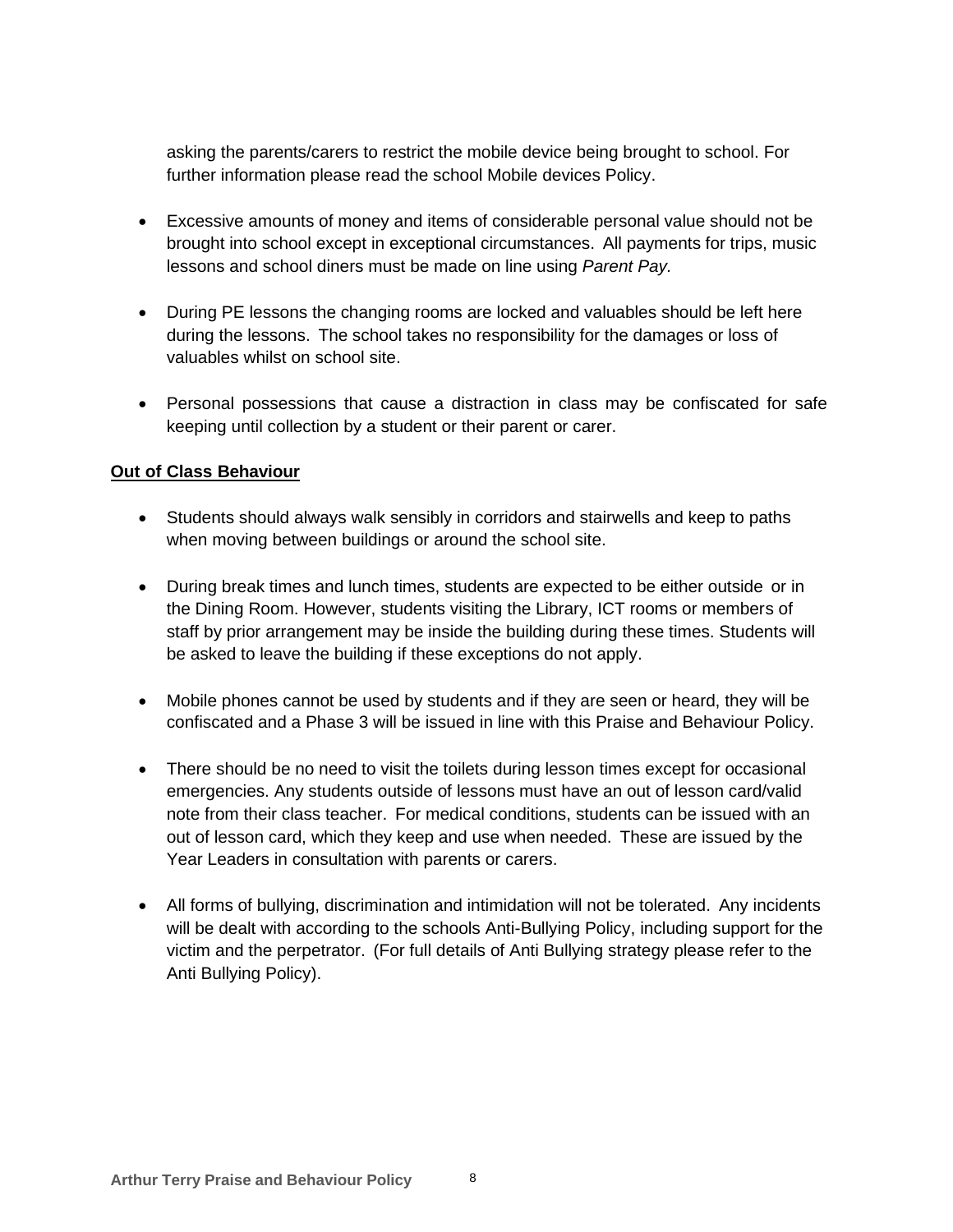#### **Arriving to and Leaving the school site**

- Students are allowed on school site from 8:00am onwards, where there is supervision in the Dining Room. Outside spaces are not supervised and therefore students arriving before 8:30am must go directly to the Dining Room. There will be a warning bell at 8.45am and as Tutor registration begins at 8:50am, the outside gates will be closed on the final bell at 8:50am and any student accessing the school site after this time will be considered late for school and must sign in with our Attendance Officer. If a student has arrived on the school site but not arrived in their Tutor Room by 8.50am their Form Tutor will mark them late. Students must be in their Tutor Room by 8.50am. In line with this Praise and Behaviour Policy, any late students will be issued with a Phase 3 and will serve a 30mins detention on the same day from 3:05pm until 3:35pm.
- Students should leave school site promptly after the bell at 3:05pm unless they are in a detention or in a supervised activity.
- Students are not allowed to leave the school site at break times or at lunchtime

#### **Harmful Sexual Behaviour (HSB)**

The Arthur Terry School takes a **zero tolerance approach to sexual violence and sexual harassment and it is never acceptable and will not be tolerated**.

- The starting point regarding any report will always be that there is a zerotolerance approach to sexual violence and sexual harassment and it is never acceptable and it will not be tolerated. It is especially important, not to pass off any sexual violence or sexual harassment as 'banter', 'just having a laugh", part of growing up' or 'boys being boys' as this can lead to a culture of unacceptable behaviours and an unsafe environment for children (for the purpose of this policy, when referring to sexual harassment we mean 'unwanted conduct of a sexual nature' that can occur online and offline and both inside and outside of school).
- The Arthur Terry School will avoid not recognising, acknowledging, or understanding the scale of harassment and abuse and/or downplaying some behaviours related to abuse as this can lead to a culture of unacceptable behaviour, an unsafe environment and in worst case scenarios a culture that normalises abuse leading to children accepting it as normal and not coming forward to report it.
- In the event of an incident of HSB, The Arthur Terry School will investigate, taking the advice of external agencies where appropriate, and sanction in accordance with the 'Classroom expectations' document in the sanctions section of this document.
- If a report is shown to be deliberately invented or malicious, The Arthur Terry School will consider whether any disciplinary action is appropriate against the individual who made it.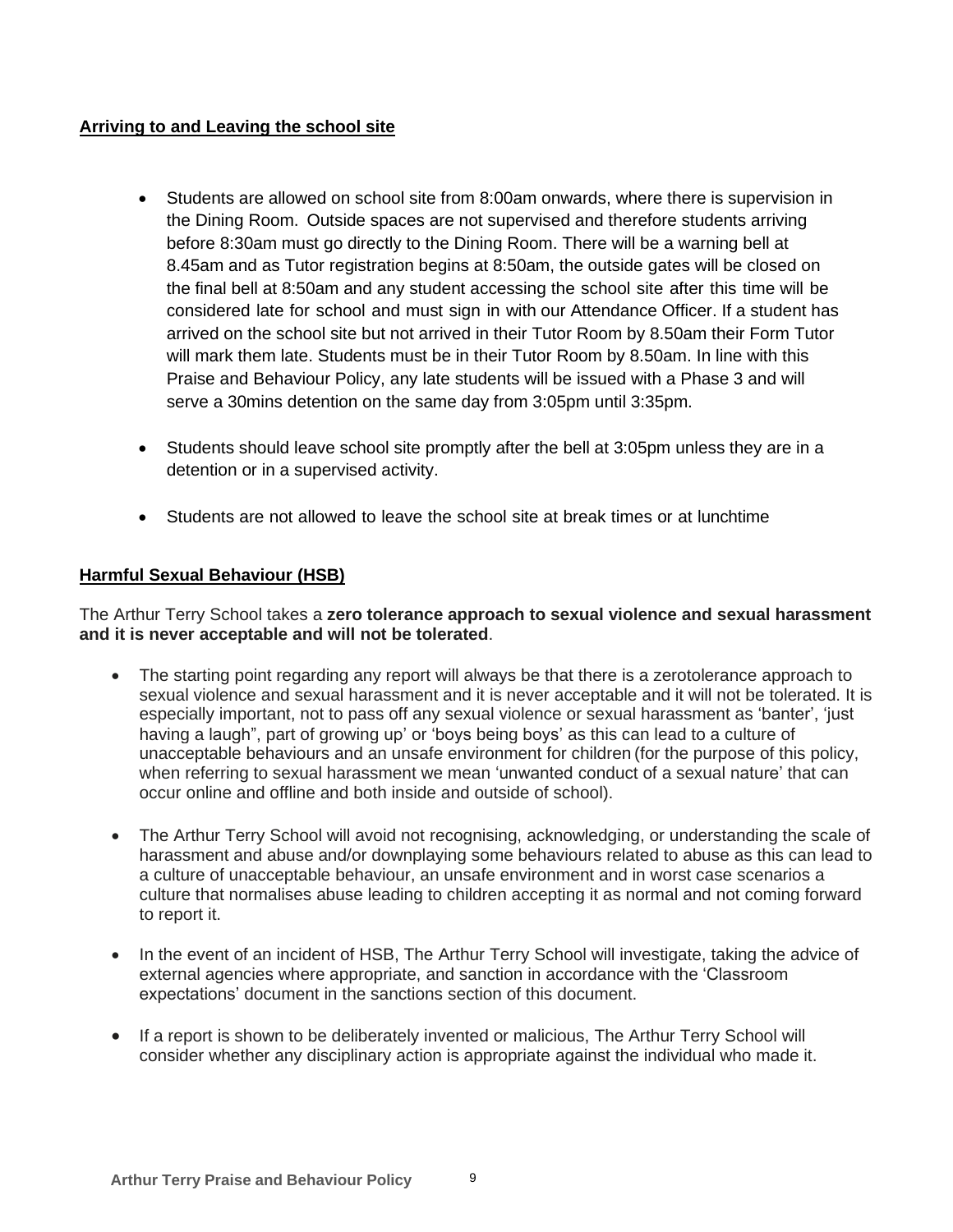#### **Discriminatory Language/Behaviour**

The Arthur Terry School **will not tolerate discriminatory behaviour/language of any sort**. The school maintains a zero-tolerance policy relating to this issue.

- Any incident involving the use of language/behaviour which is considered to be discriminatory towards any person with a protected characteristic will be investigated and sanctioned in accordance with the behavioural flowcharts herein.
- This policy addresses discriminatory language and behaviour which occurs both on and off the school site, as well as face to face and/or online.

#### **Role of Students outside School**

The school has a statutory power to regulate the behaviour of students when off school premises and not supervised by school staff.

This regulation includes behaviour on activities arranged by the school such as work experience, educational visits and sporting events. It also includes behaviour on the way to and from school and behaviour when wearing school uniform in a public forum, such as on public transport.

We therefore have outlined our expectations to make it clear how our students should conduct themselves.

- Students will respect the community and other people's property at all times.
- Students should recognise that during their journeys to and from school they are still part of the Arthur Terry School community and hence their actions are seen by others as a reflection on all members of the School. Therefore, the School will, if appropriate, issue sanctions relating to incidents of inappropriate behaviour, either to or from school, which may relate to times outside of the school day. This includes all forms of public transport, where the students can be visibly seen as a representative of The Arthur Terry School.
- Students are prohibited from travelling to or from school by e-scooter. Students are also not allowed to store an e-scooter on our school site as we cannot facilitate the storage of an item that has potentially been used in an illegal act (riding on a pavement or public highway). If a student was to bring an e-scooter onto the school site, the school reserves the right to confiscate the e-scooter. Under these circumstances, we will not return the e-scooter to the respective student and school will keep the item in our possession until a parent/carer collects the item. Note: Parking is extremely limited on the school site; please note that only Sixth Form students are permitted to drive to school in a motorised vehicle such as a car, motorbike or moped and park on the school site. Any student driving a vehicle will also be required to possess the necessary driving permit, insurance, MOT etc. as required under UK law. Please note that the school reserves the right to withdraw the privilege of parking on the school site at any point without prior-warning.
- Students will not smoke/vape on the way to and from school.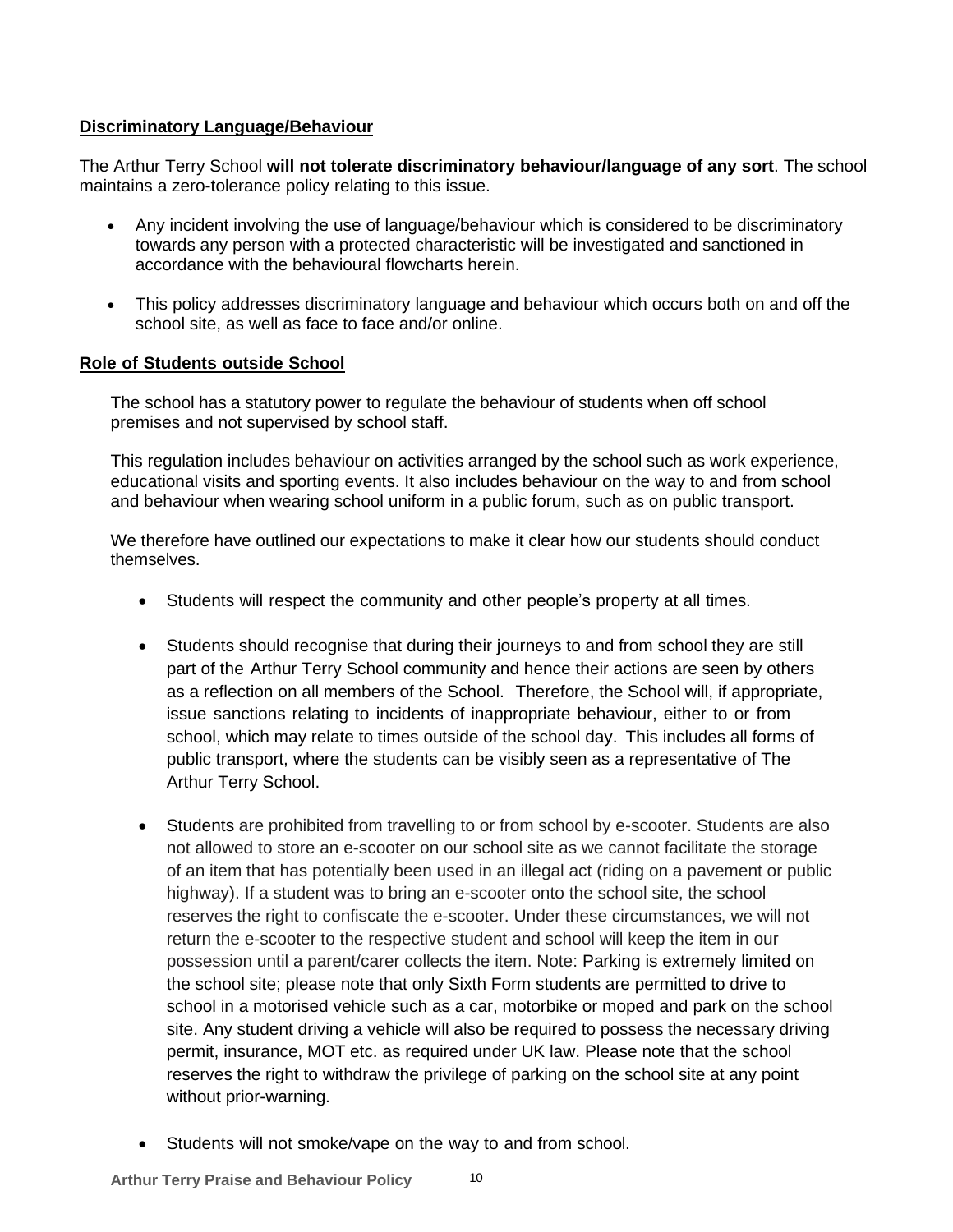- Students will respect each other and the community on all forms of public transport and will behave sensibly and safely.
- Members of the school are expected to accept that the Anti-Bullying Policy applies during their journeys to and from school, on trips and visits and at all school related events.
- Students using a bicycle to travel to and from school will ensure that it is kept in a roadworthy condition and that on arrival at school, it is placed in the bicycle shed to the side of the Green gates at the front of school and secured with an appropriate lock. Care should be taken to ride bicycles sensibly and to always follow the Highway Code, and a cycle helmet should be worn when cycling to and from school.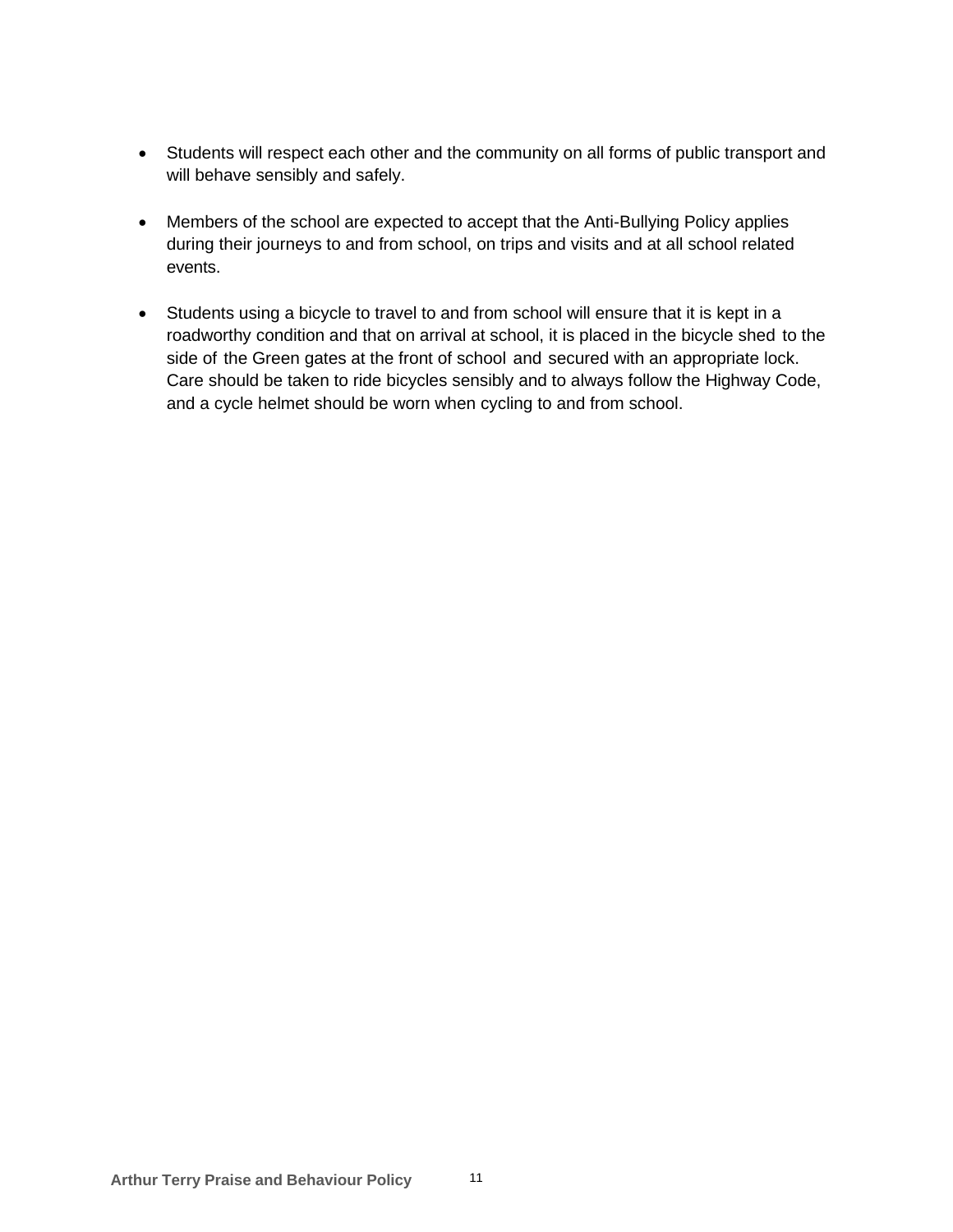### **STUDENT PRAISE**

The Arthur Terry School prides itself on the Arthur Terry Learner which has 5 strands:

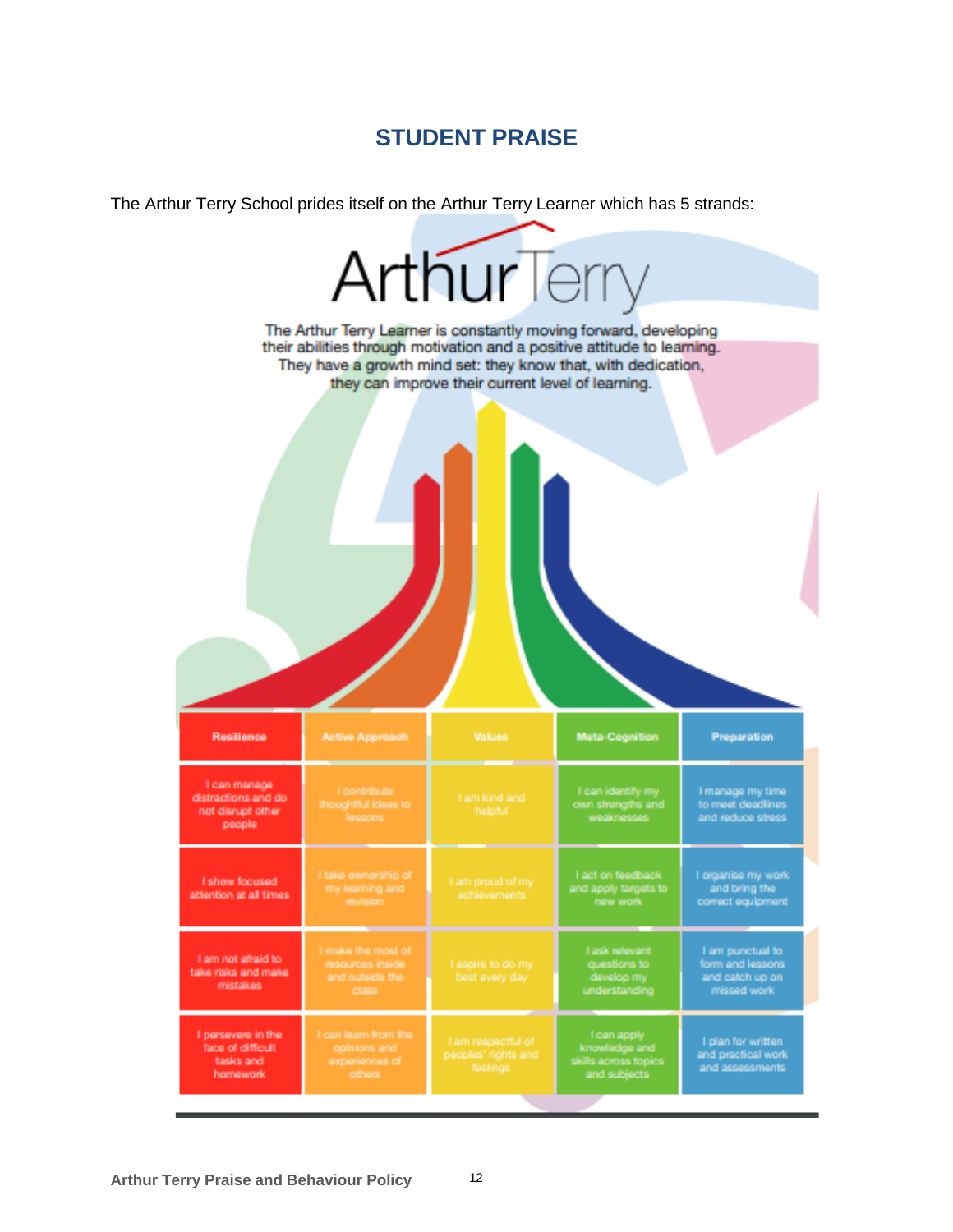Our Praise system ensures that all students are recognised for their commitment to learning, making progress, leadership and going that extra mile.

Students are awarded Praise Points that can be exchanged for praises at the Praise Kiosk which is located in the PE Block. The Praise Kiosk is open everyday at break time.

#### Praise Reward Shop [To be Purchased Using Praise Points At Student Discretion - All Items Subject To Availability 30 Points 50 Points 10 Points 20 Points 75 Points Glue Stick Highlighters<br>Cue Cards<br>3x Early Lunch Passes<br>Key Ring Pen Pencil<br>Rubber Water Bottle Large Sweets Mini-Football Sharpener Multi-colour pen<br>Crisps<br>Can Of Pop Ruler Small Sweets 100 Points 150 Points 200 Points 300 Points 50 Points Football Lunch Queue Jumper Basketball £5 Voucher £10 Voucher For Term Netball

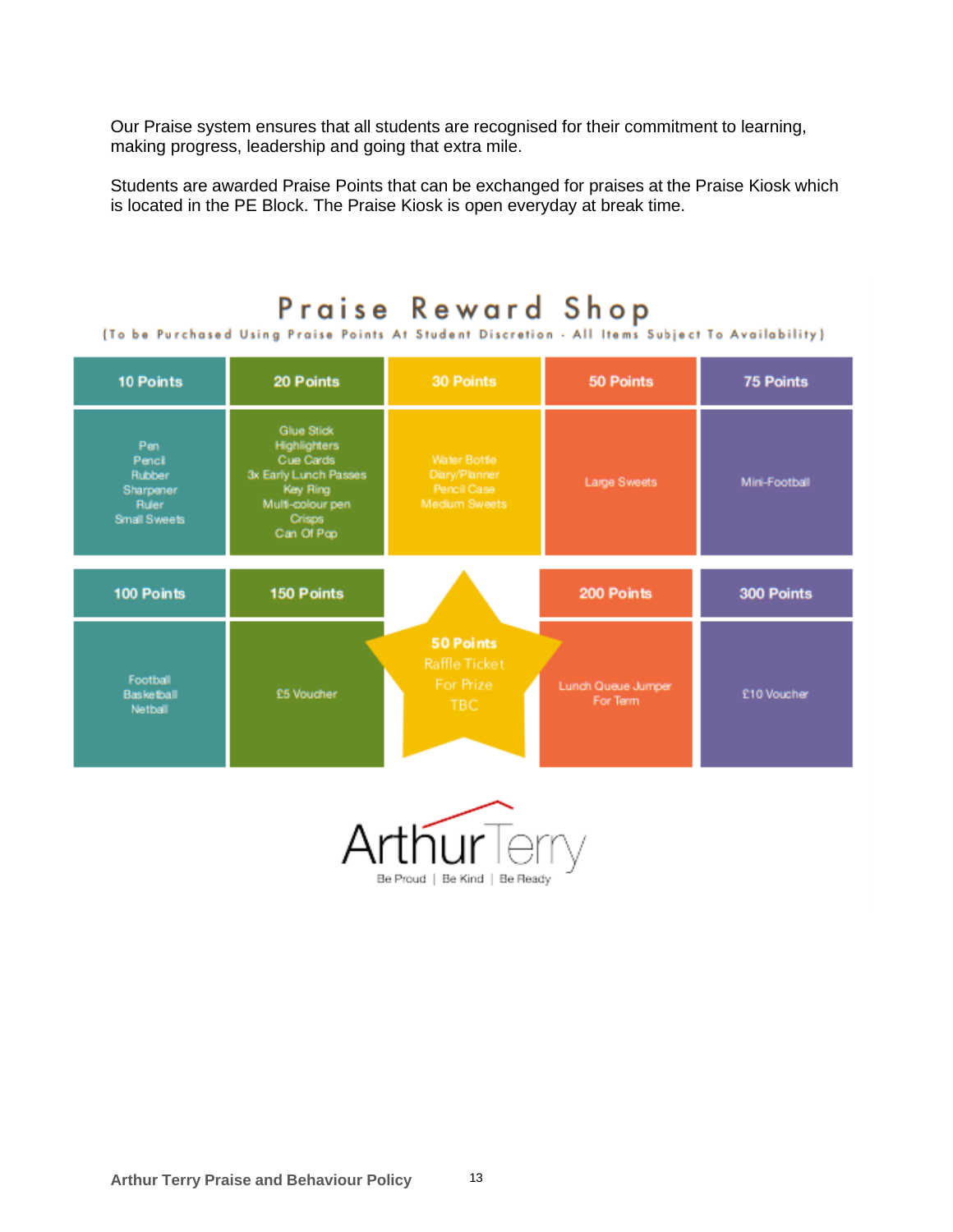### **SANCTIONS**

# Classroom Expectations



Arthur Terry reserves the right to escalate the behaviour policy due to any significant incident, including bring dangerous/banned items onto school site. This includes any type of bladed article, weapon or modified weapon or drugs/drug related paraphernalia of any kind.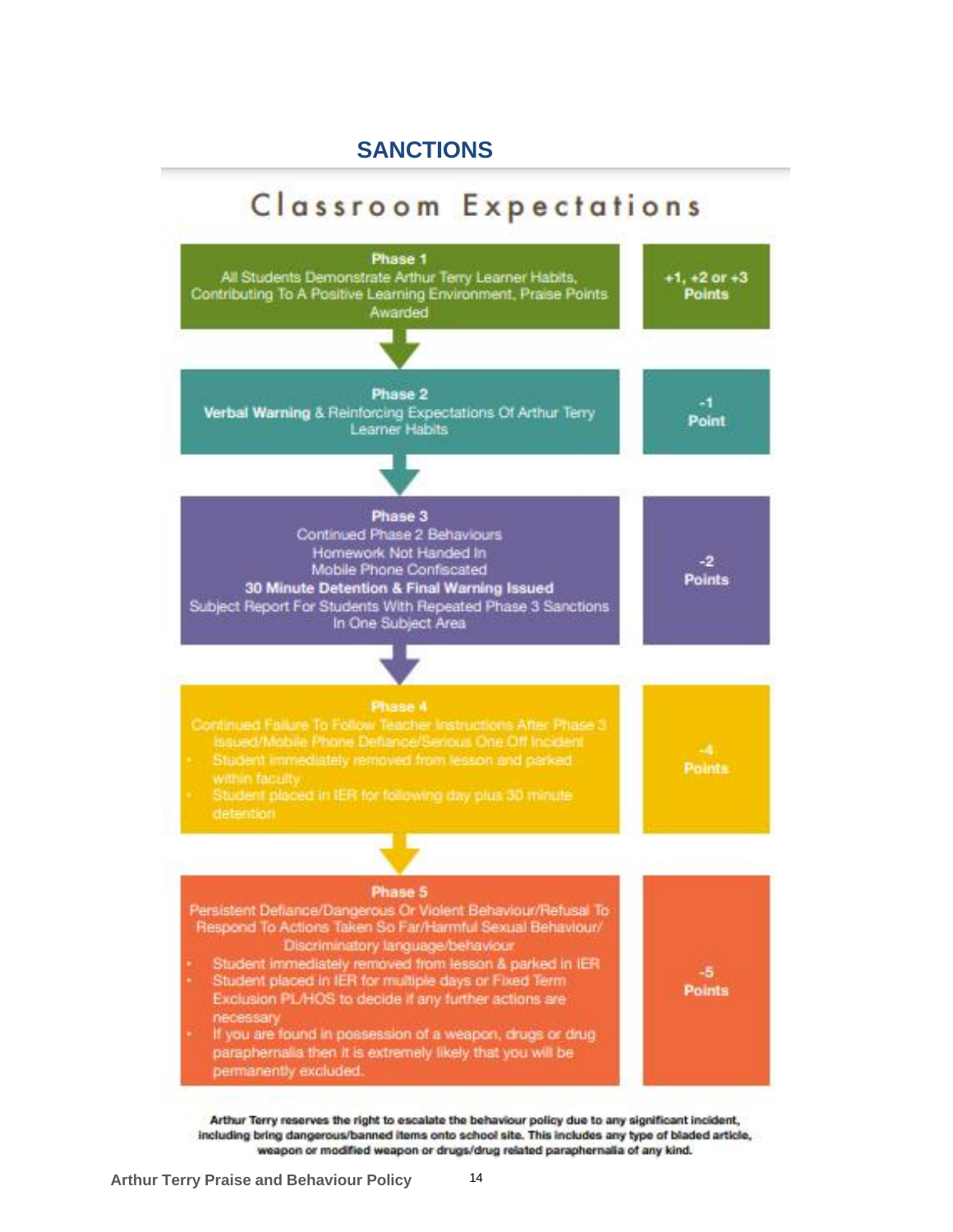The Arthur Terry School is an orderly school with the very highest expectations of behaviour where students act with care and consideration. We use our praise system to promote and encourage good behaviour; however sanctions are necessary for students who have not responded to encouragement.

The flow diagram provided outlines the range of sanctions we use at The Arthur Terry School with some examples of behaviours that would trigger sanctions. Please note that this is not an exhaustive list. Great care is taken to consider that sanctions are proportionate and reasonable.

If a sanction has been given this will be recorded on the Go4Schools system, where Behaviour Points are logged These points will be reported to parents via the live data on Go4Schools and via the school reporting system. We expect to work with parents to ensure that students have a successful and worthwhile education; therefore sanctions are given when negative behaviour occurs and when the member of staff feels that it is appropriate. We will use our professional judgement to ensure that the behaviour policy is implemented appropriately and within context.

*Please note that detentions are a school's disciplinary right, and as a result permission is not needed to detain a student*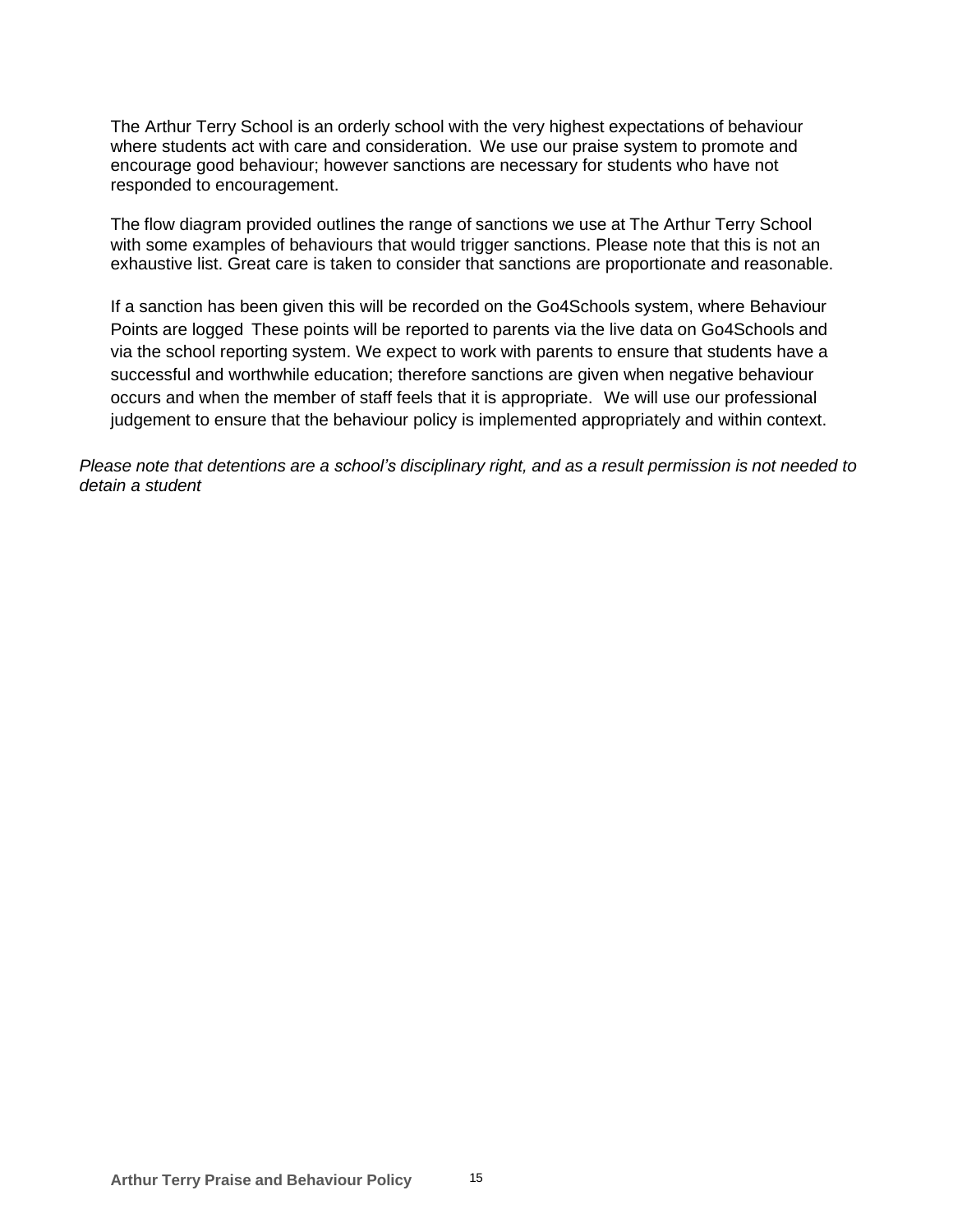#### **Exclusions**

The Headteacher decides whether to exclude a student, for a fixed term or permanently, taking into account all the circumstances, the evidence available and the need to balance the interests of the student against those of the whole school community.

#### **Fixed Term Exclusions (Suspensions)**

- This sanction would be for either a single serious incident such as violent behaviour or damage to property, or where a pupil has repeated failed to follow the required standards of behaviour.
- In addition pupils may also spend some time in the Internal Exclusion Room (IER) if the student obtains a Phase 4 or Phase 5. This could also be prior to the fixed term exclusion during the initial investigation into the incident or behaviour, or as part of their integration plan.
- Parents/carers are advised that a change in the law makes it explicit that they are responsible for supervising students for the first five days of any period of exclusion. Where an exclusion is for longer than 5 days the school will arrange suitable alternative education from the  $6<sup>th</sup>$  day.
- Parents/carers are expected to attend a reintegration meeting following a fixed term exclusion, at this meeting a student's behaviour will be reviewed and a reintegration programme drawn up including the student being placed on Behaviour Report, either to their tutor, Progress Leader, Head of School or a member of the Leadership Group
- Where a pupil has been excluded for 5 days or more (either for one fixed term exclusion or a series of different fixed term exclusions) the pupil, along with their parent/carer, may be asked to attend a meeting with the Governors Disciplinary Committee.

#### **Permanent Exclusion**

A decision to exclude a student permanently is a serious one. It will usually be the final step in the process for dealing with disciplinary offences, following a wide range of other strategies which have been tried without success. It is an acknowledgement by the school that it has exhausted all available strategies for dealing with the student and will normally be used as a last resort.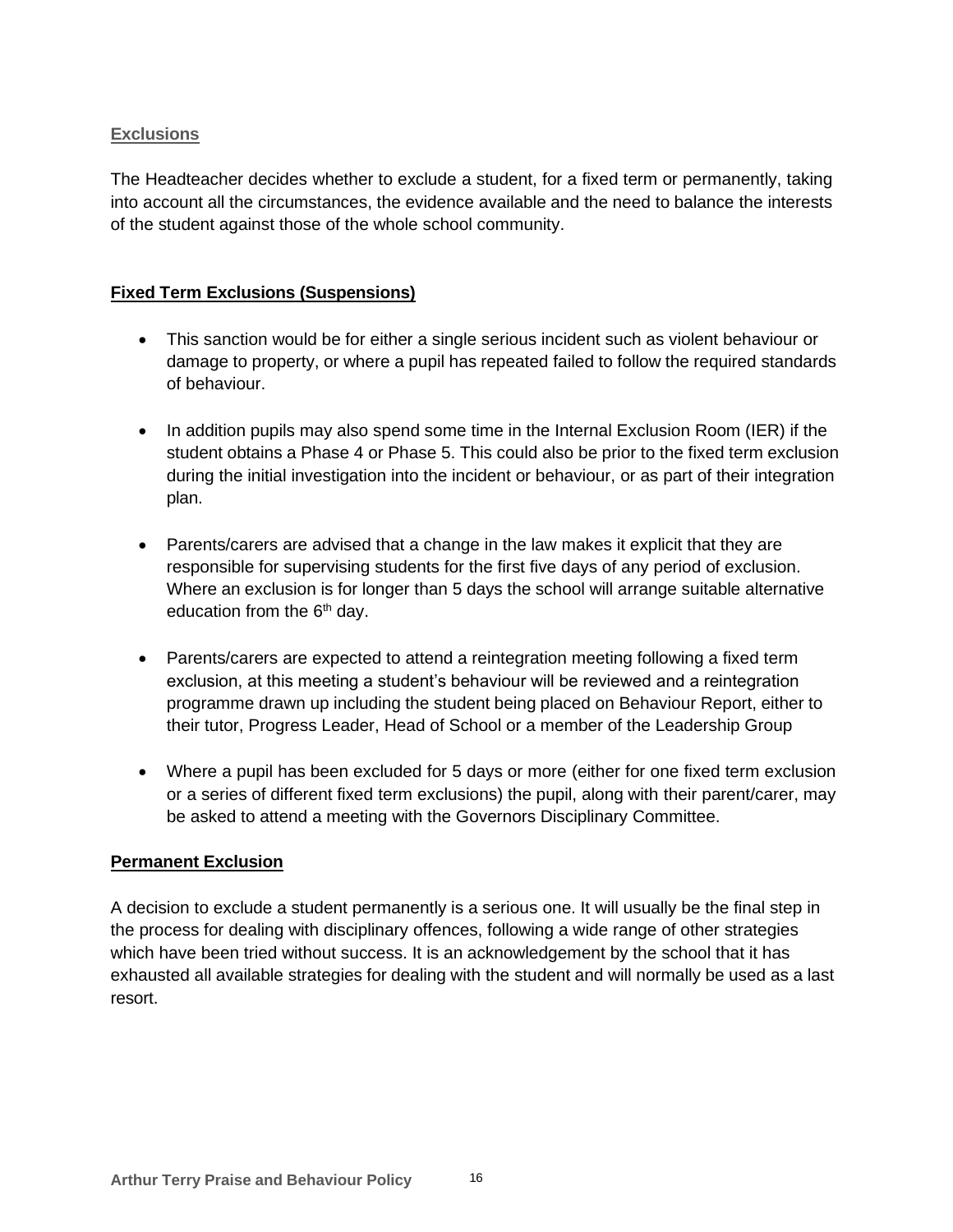A decision to exclude permanent can arise:

- a) In response to serious breaches of the schools' behaviour policy.
- b) If allowing the student to remain in school would seriously harm the education or welfare of the students or others in the school.

There will however be exceptional circumstances when, in the Headteacher's judgement, it is appropriate to exclude permanently a pupil for a first or one off offence.

The Secretary of State for Education has made it clear that he would not normally expect the Governors'

Disciplinary Committee, or an Independent Appeal Panel, to re-instate the student.

#### **Preventing Bullying**

Bullying is behaviour by an individual or group, repeated over time that intentionally hurts another individual or group, either physically or emotionally. At the Arthur Terry School we have a separate policy which deals with the procedures we follow in instances where bullying has been reported. However, as a school we are dedicated to the prevention of bullying by fostering an ethos of respect for others, an understanding of the value of education and a clear understanding of how our actions affect others.

This is delivered through our tutor programme, assemblies, and across the curriculum in subjects like Drama, PSHCE, History and English. Outside agencies are also used, such as the police, to deliver messages to the students to help protect them from situations outside school where they may be vulnerable to bullying; this includes; use of social media and other electronic communication, the dangers of carrying weapons and the dangers of criminal exploitation.

#### **Pupil Restraint**

The Education Act 2006 provides clear guidance on restraint. Further advice is available to schools in the DFE guidance "Use of reasonable force" July 2013. Staff are authorised to use physical force to control or restrain students if a student's misbehaviour is so serious that:

- there is a danger of physical injury to the student themselves or someone else.
- there is a danger of damage to property.
- the student is prejudicing the maintenance of good and discipline within the school.
- a criminal offence is being committed.

In circumstances when restraint has been necessary it is likely that this would be seen as an offence where a student would be punished by internal exclusion, fixed term exclusion or permanent exclusion. We expect our students to be able to follow instructions and believe that following verbal instruction is essential to maintaining a well-disciplined school.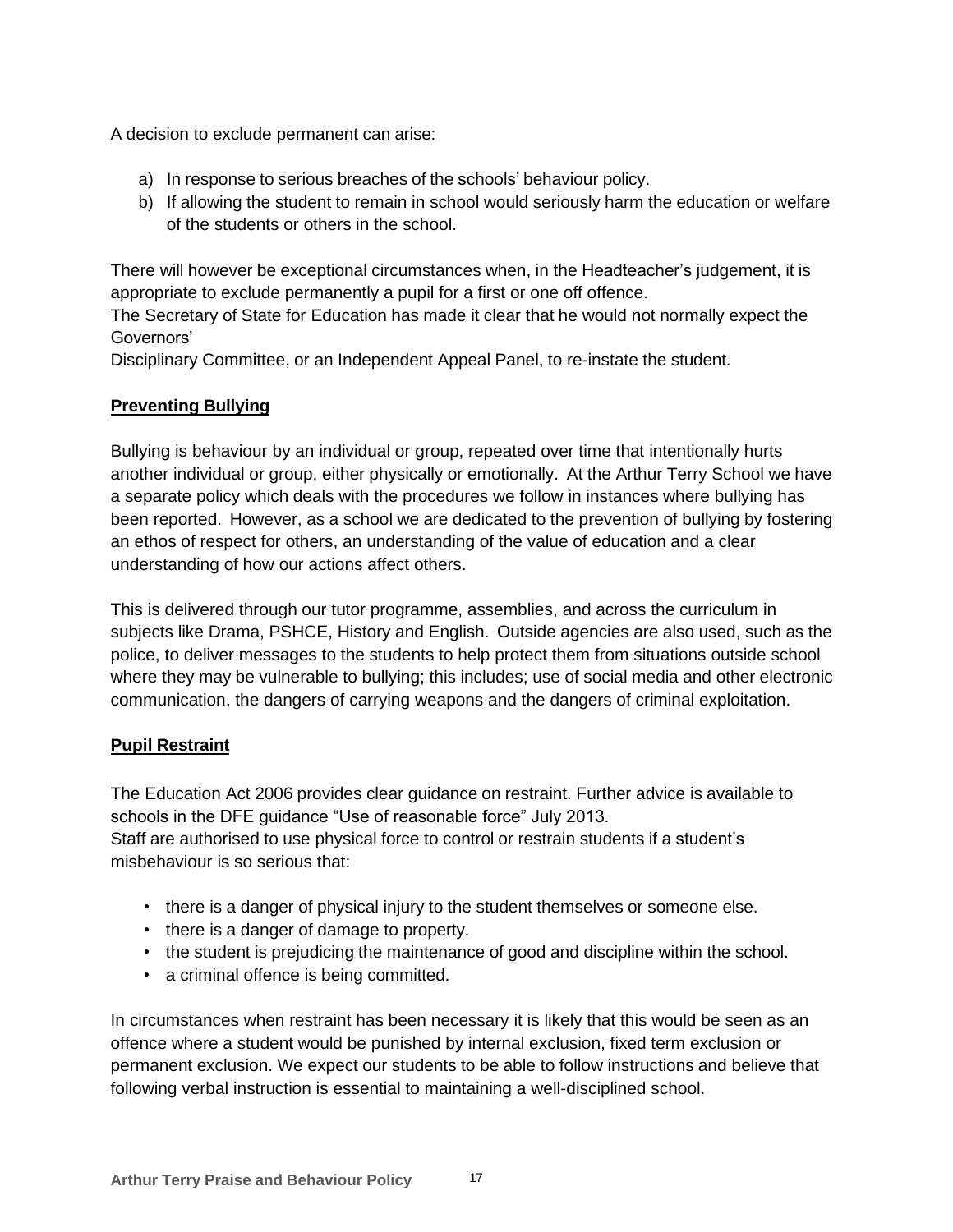#### **The power to screen, search and confiscate items**

The Education Act 2002 provides clear guidance on screening and confiscation.

#### **Screening**

#### **What the law allows:**

- Schools can require pupils to undergo screening by a walk-through or hand-held metal detector (arch or wand) even if they do not suspect them of having a weapon and without the consent of the pupils.
- Schools' statutory power to make rules on pupil behaviour and their duty as an employer to manage the safety of staff, pupils and visitors enables them to impose a requirement that pupils undergo screening.
- Any member of school staff can screen pupils.
- We work alongside our local police forces and participate in programmes, which aim to raise the dangers of carrying weapons both inside school and outside. This process involves screening of classes and pupils using a metal detector and searching bags to ensure pupils are safe and there are no prohibited items.

#### **Also note:**

- If a pupil refuses to be screened, the school may refuse to have the pupil on the premises. Health and safety legislation requires a school to be managed in a way which does not expose pupils or staff to risks to their health and safety and this would include making reasonable rules as a condition of admittance.
- If a pupil fails to comply, and the school does not let the pupil in, the school has not excluded the pupil and the pupil's absence should be treated as unauthorised. The pupil should comply with the rules and attend.
- This type of screening, without physical contact, is not subject to the same conditions as apply to the powers to search without consent.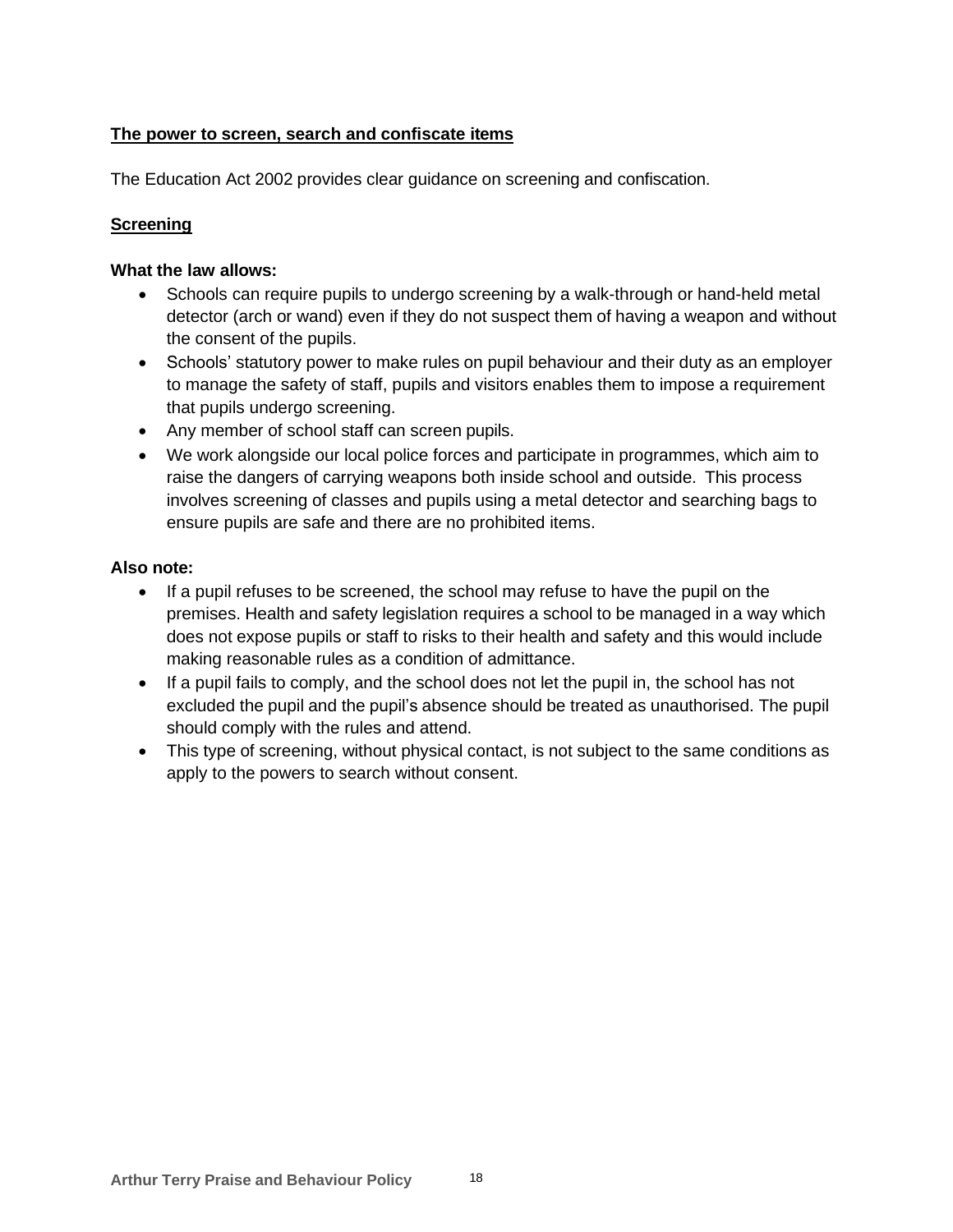#### **Searching**

School staff can search a student for any item if the student agrees.

Staff authorised by the Headteacher also have a statutory power to search pupils or their possessions, without consent, where they have reasonable grounds for suspecting that the pupil may have a prohibited item.

Prohibited items are:

- knives or weapons
- alcohol
- illegal drugs
- stolen items
- tobacco and cigarette papers
- fireworks
- pornographic images
- any article that the member of staff reasonably suspects has been, or is likely to be used to commit an offence, to cause personal injury to, or damage to the property of, any person (including the student)
- headteachers and authorised staff can also search for any item banned by the school, such as electronic cigarettes, laser pens/lights, lighters, matches.

School staff also have the power to search pupils if they believe they are in possession of a banned item such as a mobile phone (if used on the school site).

Searches will take place wherever possible by two members of staff, with at least one being the same sex as the pupil, and member of staff acting as a witness. The search should be conducted quietly and discreetly, if possible away from other students. Any item found during the search will be confiscated by the staff members.

#### **Confiscating**

School staff can seize any prohibited or banned item found as a result of a search. They can also seize any item, however found, which they consider harmful or detrimental to school discipline.

It is our intention that seized items will not be returned to the students, and in some instances may be referred to the police. However, there may be instances where items could be returned to parents/carers and in these circumstances we will contact parents, for their support and to arrange an appropriate time for them to collect any items that can be returned.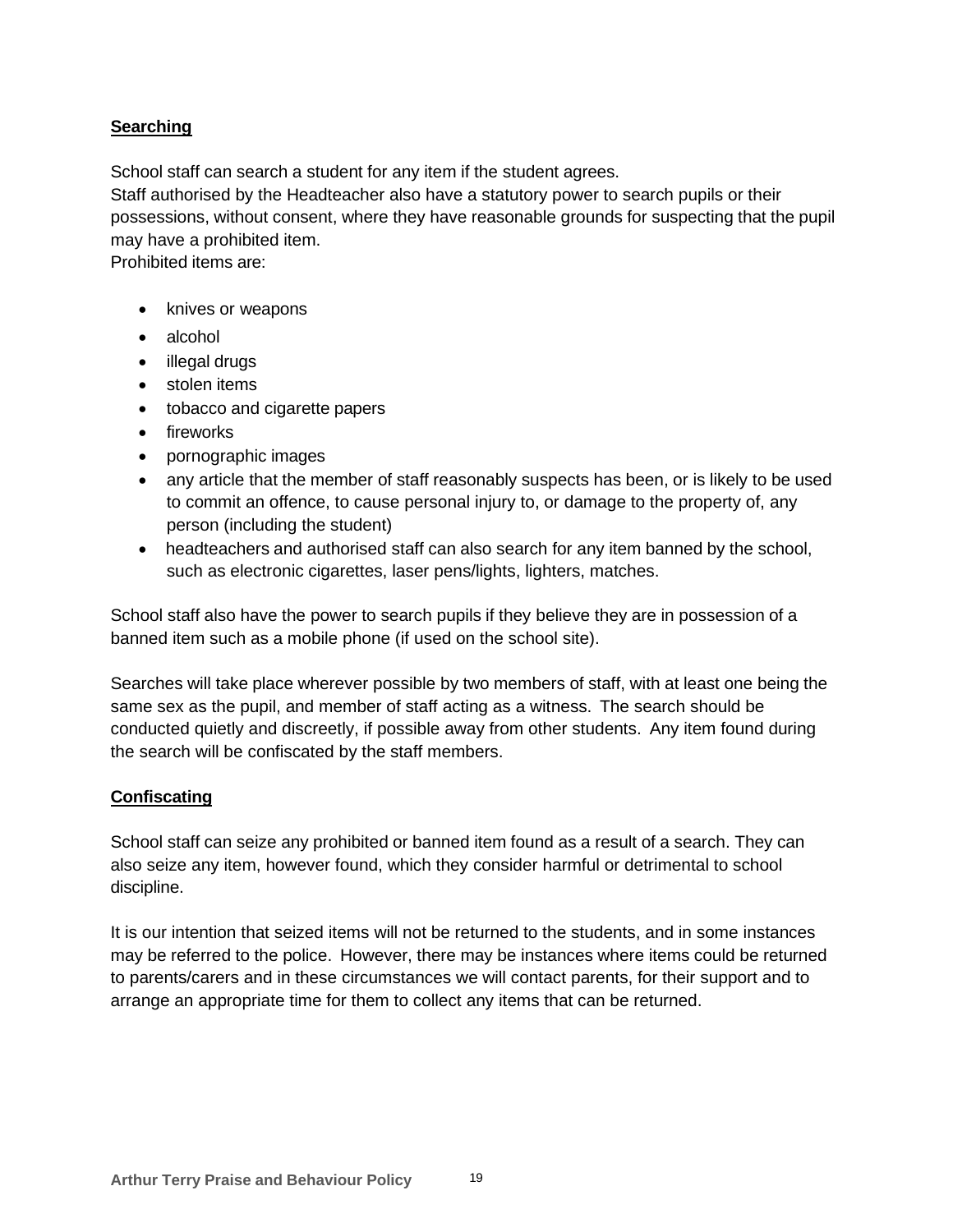# **Appendix 1**

### Standard Operating Procedure for Lessons (Teachers and Students)

| lessor<br>the<br>৳<br>start | $\triangleright$ Teachers will have organised students into a seating plan.<br>$\triangleright$ Teachers greet students at the door, half in half out.<br>$\triangleright$ Students will aim to be the Arthur Terry Learner<br>$\triangleright$ Students will arrive at your lesson promptly;<br>$\triangleright$ Students take off any outdoor clothing and get planners and equipment<br>(minimum requirement of pen, pencil and ruler) on the desk.<br>$\triangleright$ Students enter the classroom and begin the Do It Now Task (this may<br>differ in practical subjects).<br>$\triangleright$ There are no drinks allowed to be placed on classroom work surfaces – |
|-----------------------------|----------------------------------------------------------------------------------------------------------------------------------------------------------------------------------------------------------------------------------------------------------------------------------------------------------------------------------------------------------------------------------------------------------------------------------------------------------------------------------------------------------------------------------------------------------------------------------------------------------------------------------------------------------------------------|
| At the                      | only water                                                                                                                                                                                                                                                                                                                                                                                                                                                                                                                                                                                                                                                                 |
|                             | $\triangleright$ Teacher greets the students ready to start the lesson, takes the register<br>and students respond politely.                                                                                                                                                                                                                                                                                                                                                                                                                                                                                                                                               |
|                             | $\triangleright$ Students write the date and title of the lesson                                                                                                                                                                                                                                                                                                                                                                                                                                                                                                                                                                                                           |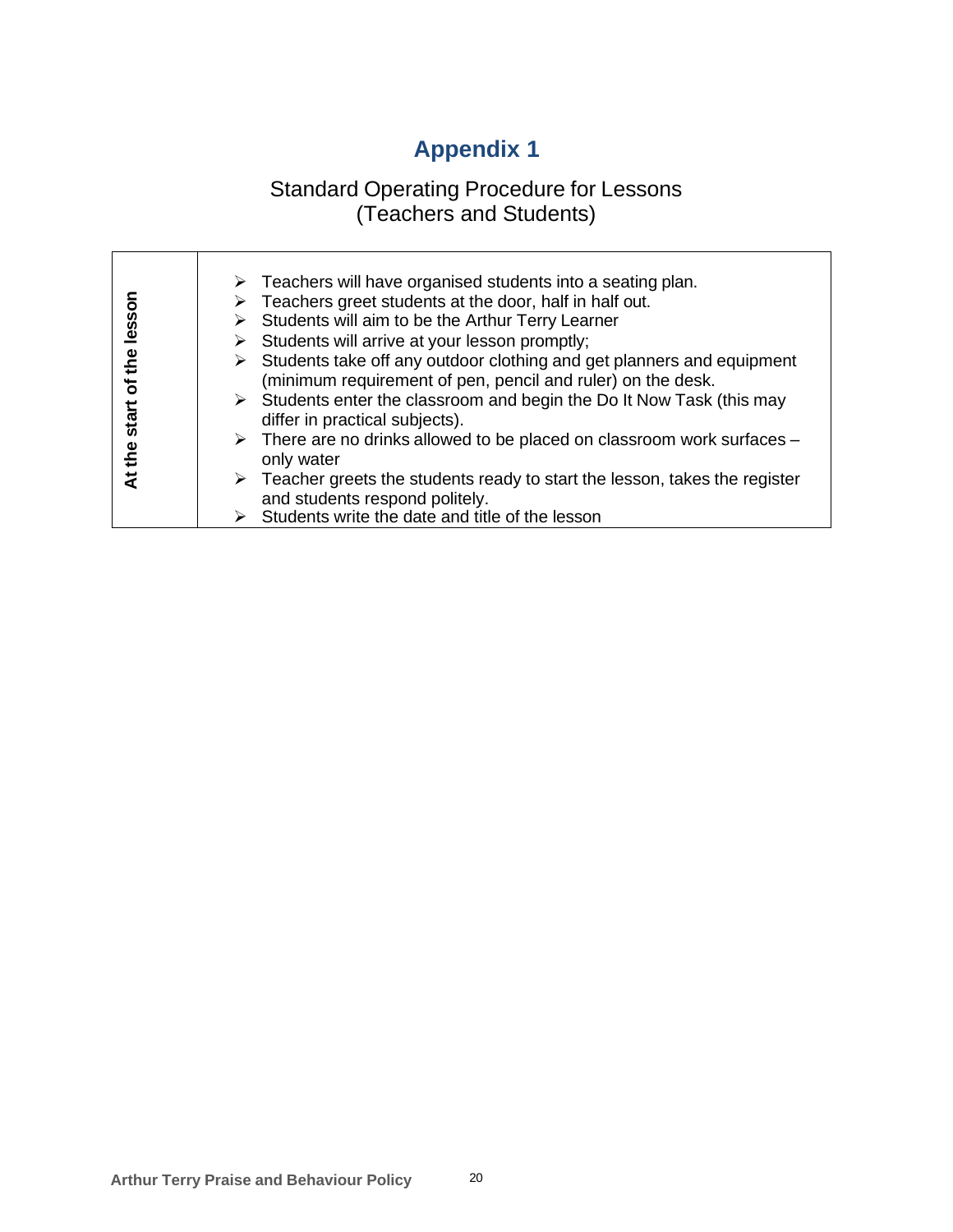| During the lesson           | $\triangleright$ Teachers will plan differentiated activities to ensure students can make<br>progress towards achieving excellence.<br>$\triangleright$ Students will work to their potential in the lesson and complete the work<br>set, aiming to achieve the 'excellence' success criteria.<br>$\triangleright$ Teachers should plan for an activity the students can complete<br>independently for a section of the lesson.<br>Teachers should plan for regular assessment within lessons; self, peer<br>➤<br>and teacher. DIRT or COW time should be used to enable students to act<br>on feedback as part of the Meta-cognition part of the Arthur Terry Learner<br>$\triangleright$ If a student is asked to do something by a teacher they should follow<br>instructions. Students must ensure at all times that their actions do not<br>disrupt the learning of others.<br>$\triangleright$ Staff will use teaching strategies to try to avoid using Phases where<br>possible but when needed, Phases will be issued.<br>$\triangleright$ Students will aim to earn Praise Points.<br>$\triangleright$ Staff will issue Praise Points regularly for excellent work as part of the<br><b>Arthur Terry Learner</b><br>> Staff will try to avoid receiving Phases for poor behaviour |
|-----------------------------|--------------------------------------------------------------------------------------------------------------------------------------------------------------------------------------------------------------------------------------------------------------------------------------------------------------------------------------------------------------------------------------------------------------------------------------------------------------------------------------------------------------------------------------------------------------------------------------------------------------------------------------------------------------------------------------------------------------------------------------------------------------------------------------------------------------------------------------------------------------------------------------------------------------------------------------------------------------------------------------------------------------------------------------------------------------------------------------------------------------------------------------------------------------------------------------------------------------------------------------------------------------------------------------------|
| At the end of the<br>lesson | At the end of the lessons students should pack up and stand behind<br>➤<br>chairs.<br>$\triangleright$ Teachers should ensure a calm and orderly end to the lesson and that<br>students leave in correct uniform when instructed to do so by the teacher<br>$\triangleright$ When there is a bell, students should not leave before the bell, which is<br>for teachers and not for students.                                                                                                                                                                                                                                                                                                                                                                                                                                                                                                                                                                                                                                                                                                                                                                                                                                                                                               |
|                             | <b>Arthur Terry Praise and Behaviour Policy</b><br>21                                                                                                                                                                                                                                                                                                                                                                                                                                                                                                                                                                                                                                                                                                                                                                                                                                                                                                                                                                                                                                                                                                                                                                                                                                      |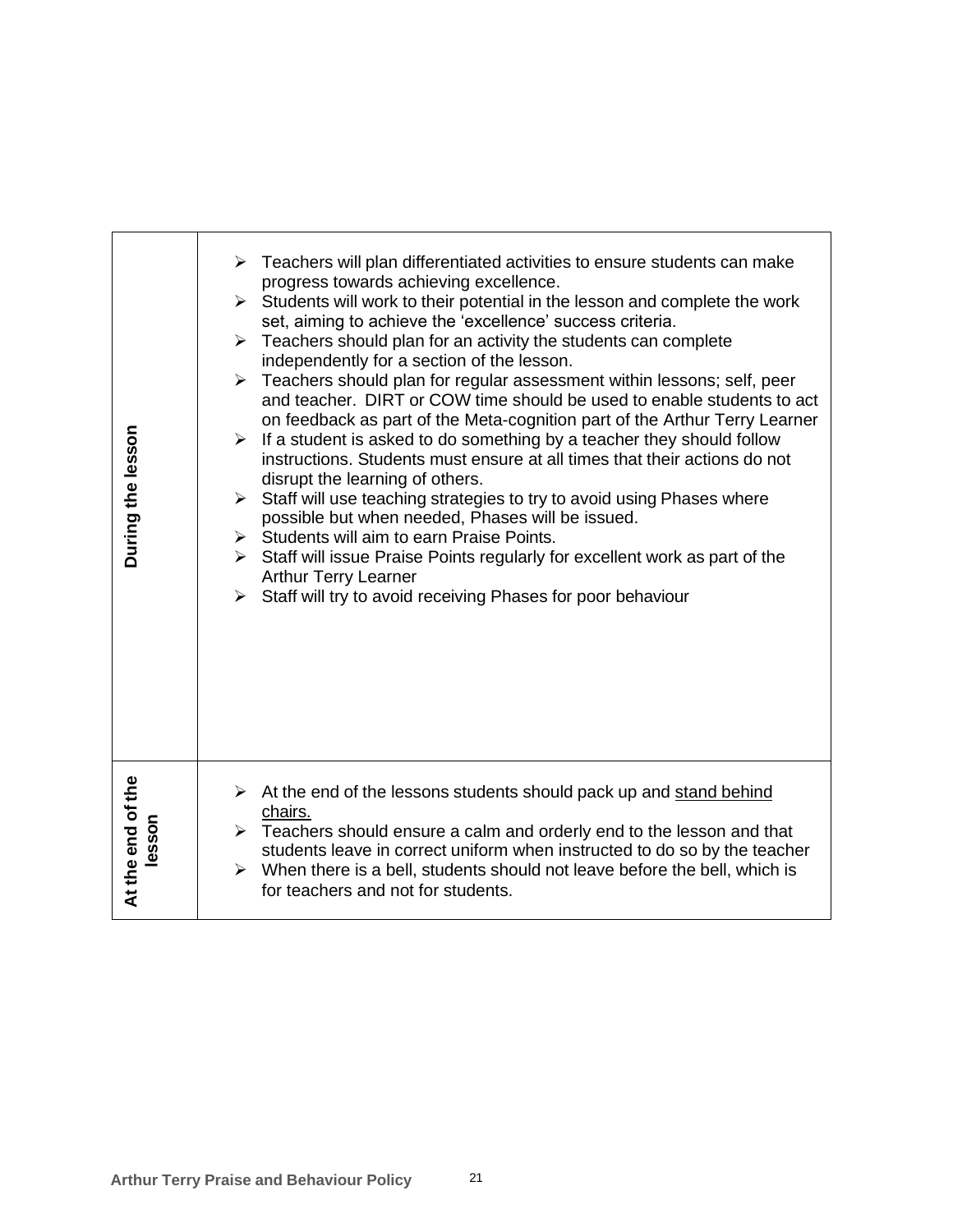### **Appendix 2**

### Praise and Behaviour Policy flowchart



Arthur Terry reserves the right to escalate the behaviour policy due to any significant incident, including bring dangerous/banned items onto school site. This includes any type of bladed article, weapon or modified weapon or drugs/drug related paraphernalia of any kind.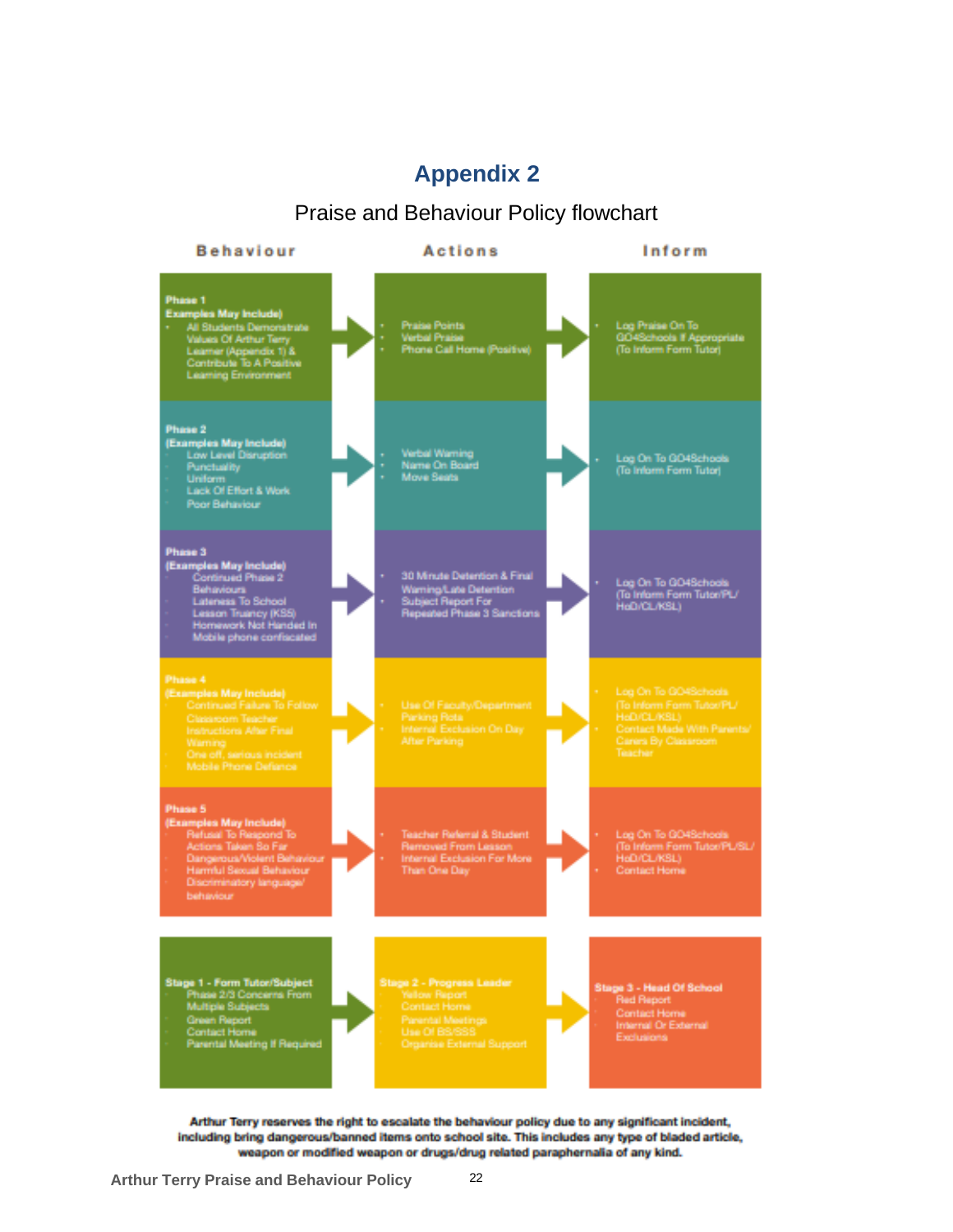# **Appendix 3**

### THE GOVERNORS' STATEMENT OF PRINCIPLES

#### **Introduction:**

The purpose of this statement is to give guidance to the Headteacher when drawing up the school's Praise and Behaviour Policy by stating the principles which the Governing Body expect to be followed. The purpose of such a policy is to promote outstanding teaching and learning and high standards of attainment; preserve the reputation of the school and fulfil the Governors' duty of care to students and employees at The Arthur Terry School.

This statement is for the attention of parents, students and staff.

#### **The Governors' statement:**

- 1. The Arthur Terry School has a duty to keep all students safe, happy, able to learn, and to enable staff to teach and promote learning without interruption, bullying or harassment.
- 2. The aim of our school is to engender an atmosphere in which a young person feels safe and valued. In that environment everyone needs to be committed to learning, to study and to achieving their potential.
- 3. We are committed to creating a caring, secure and orderly community in which the boundaries of acceptable behaviour are clear, shared, consistent and reflect current Government legislation.
- 4. Sanctions are issued fairly and consistently and students are made aware of what these are and the behavior that leads to them.
- 5. All sanctions are applied 'reasonably' and 'proportionately'. 'Reasonably' essentially means in accordance with general practice in the teaching profession; 'proportionately' means that a sanction is not out of proportion with the actions that it is intended to deal with.
- 6. The purpose of sanctions is to demonstrate that misbehaviour is not acceptable; to express the disapproval of the school community; to deter other students from similar behaviour.
- 7. The school utilises exclusion from school as a significant sanction. Exclusions are overseen by the Governors' Discipliniary Sub-Committee. The authority to exclude is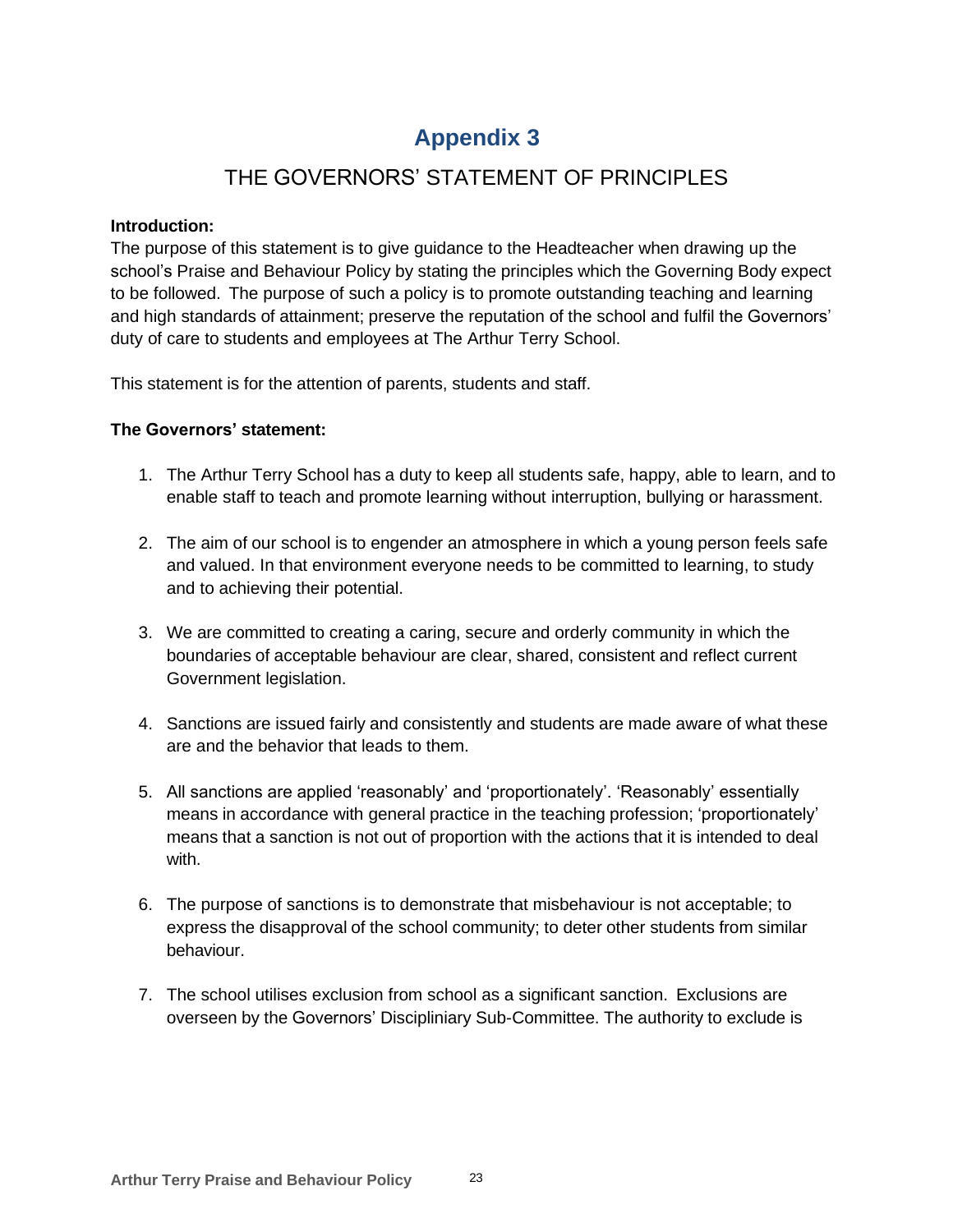held by the Headteacher. All exclusions are carried out in accordance with published DFE guidance.

- 8. The school also operates a policy of praises, to ensure that students are recognised for the good they do and the contributions they make to the school.
- 9. The school has the following powers:
	- a) The ability to impose sanctions (or penalties) on a student where his or her conduct falls below the standard expected. This includes failing to follow a school rule or an instruction given by a member of staff.
	- b) The ability to detain students during a break on the same day; on evenings, weekends or staff only days during term time (these are classified as permitted days). Parental consent is not required.
	- c) The ability for a member of staff, authorised by the Head, to use reasonable force to prevent a student from committing an offence, causing personal injury, damaging property or doing something that prejudices discipline at the school.
	- d) The ability to confiscate items not permitted or misused on the school site. This includes the retention and disposal of such items.
	- e) The ability to search a student for offensive weapons, where there are reasonable suspicions that a weapon is concealed. Reasonable force may be used if necessary.
	- f) The ability to search a student with their consent for any item which is banned by the school rules.
	- g) The ability to search a student without consent for illegal drugs, weapons, alcohol and stolen items; where there are reasonable suspicions that such items are concealed. In such cases the school is likely to involve the Police.
- 10. The school has the right to issue Parenting Contracts and Penalty Notices. This guidance came into force in September 2007 alongside revised exclusion guidance. The new law allows:
	- a) schools to issue Parenting Contracts;
	- b) schools to apply for behaviour related Parenting Orders;
	- c) schools to issue penalty notices; to apply when students are found in a public place during the first 5 days of all exclusions; for poor punctuality and attendance; for behaviour infringements.